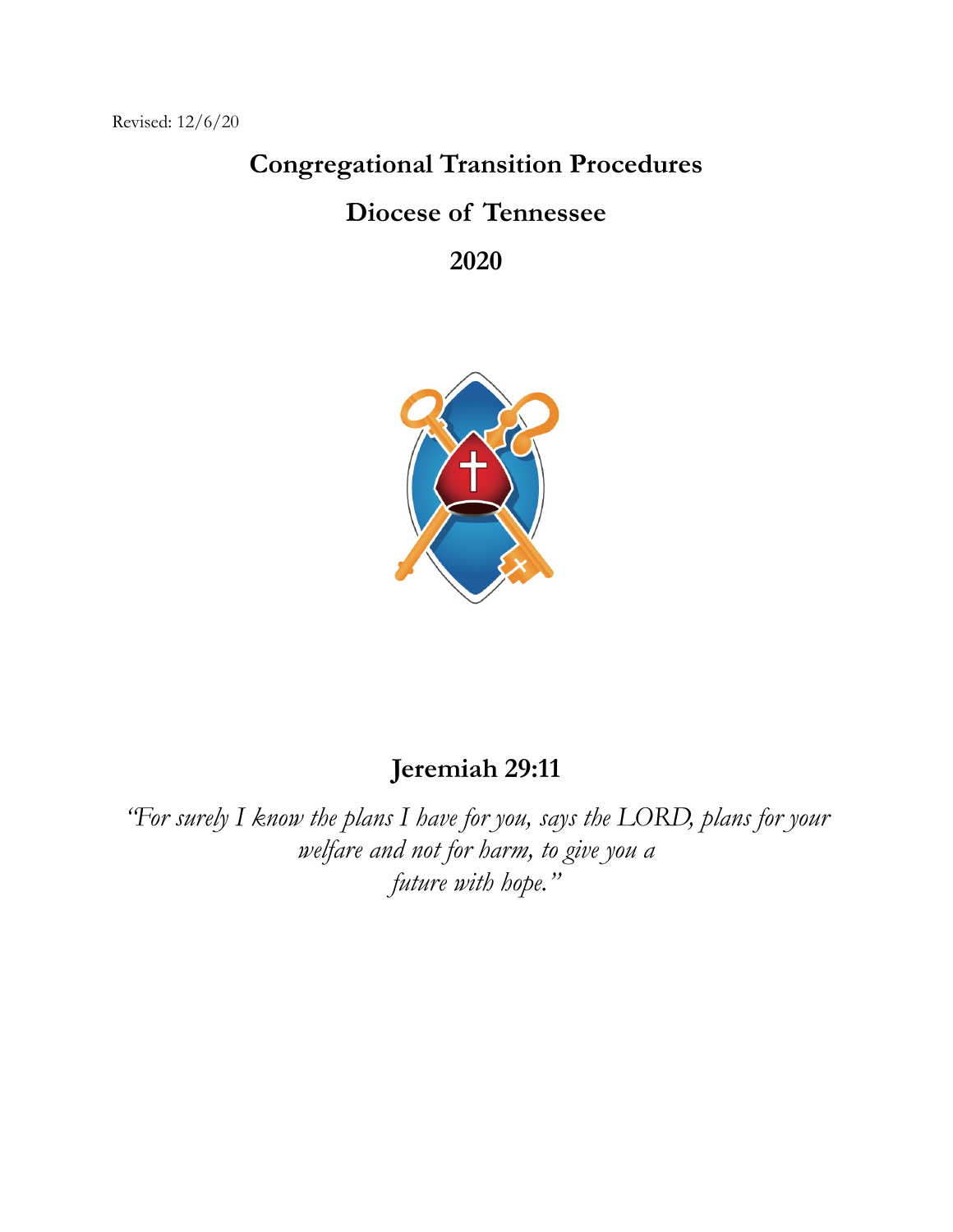# **A Prayer for the Discernment Process**

*"Almighty God, giver of every good gift, look graciously on your Church, and so guide the minds of those who shall choose a rector for \_\_\_\_\_\_, that we may receive a faithful pastor, who will care for your people and equip us for our ministries; through Jesus Christ our Lord. Amen."*

(BCP, p. 818)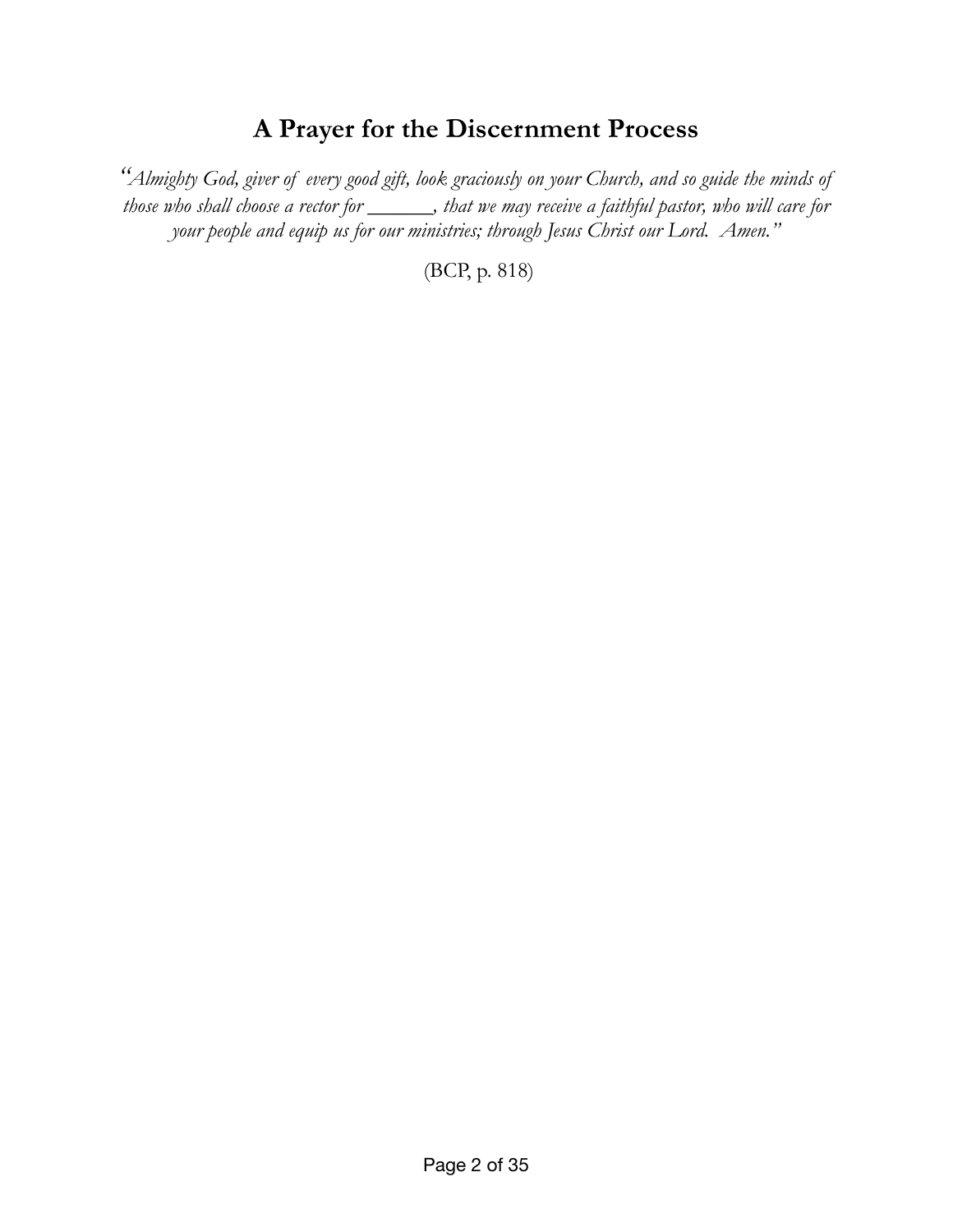| A. Vestry/Mission Council meeting with Bishop Bauerschmidt and/or Canon Howard 5          |
|-------------------------------------------------------------------------------------------|
|                                                                                           |
|                                                                                           |
|                                                                                           |
|                                                                                           |
|                                                                                           |
| Setting a Budget for Transition Related Expenses & The Search Process<br>9                |
|                                                                                           |
|                                                                                           |
|                                                                                           |
|                                                                                           |
|                                                                                           |
|                                                                                           |
| Appendix A: Some Information Regarding Special Gifts (From Church and Clergy Tax Guide)22 |
|                                                                                           |
| Appendix C: Nomination Form for Potential Candidate for Rector29                          |
|                                                                                           |
|                                                                                           |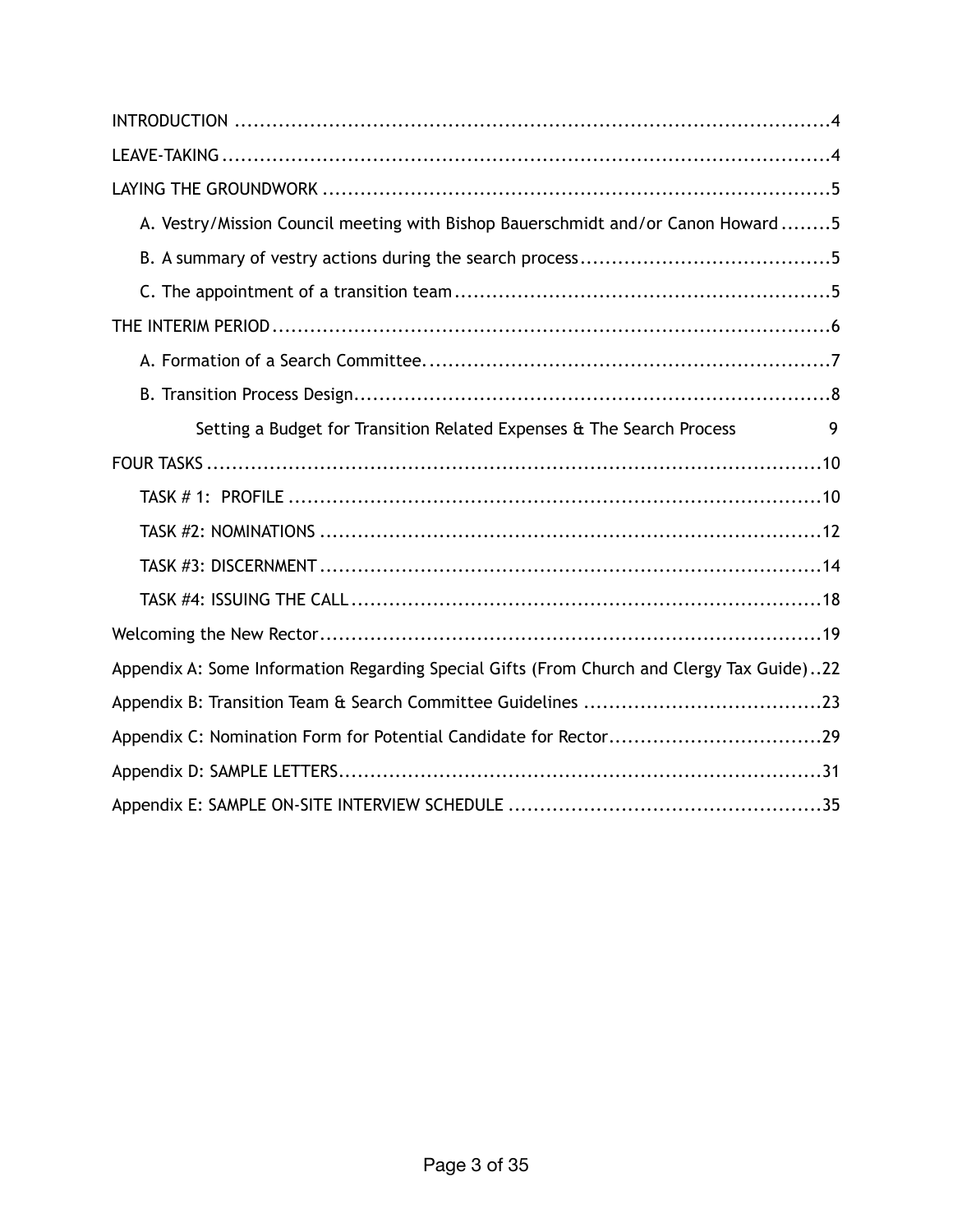# <span id="page-3-0"></span>**INTRODUCTION**

The following guidelines describe the vacancy, transition, and search process in The Diocese of Tennessee. This process is designed for parishes, but parts of it may be adapted to mission churches. In the case of mission churches, the bishop appoints the vicar.

The key people in this process are:

- The Right Reverend John Bauerschmidt, Bishop of Tennessee
- The Reverend Canon Jody Howard, Canon to the Ordinary
- The Vestry/Mission Council
- The Transition Team (appointed by the vestry)
- The Search Committee (appointed by the vestry)

#### *Flexibility, adaptation, and clarity are important in following the diocesan guidelines. Whole steps may be modified or omitted as called for, in consultation with the Canon to the Ordinary.*

Prayer at all levels of parish life (Prayers of the People, Vestry, Search Committee, Daughters of the King, intercessory prayer groups, men's groups, ECW, personal and family prayer) should undergird the process from its beginning. Congregations may consider using the prayer on p. 818 of *The Book of Common Prayer* and/or may wish to compose a prayer of their own.

Most of the work of the Search Committee is done with the aid of Canon Howard, the Diocesan Transition Officer.

# <span id="page-3-1"></span>**LEAVE-TAKING**

This is a time of mixed emotions for congregations. While there is often sadness in losing a beloved priest and perhaps even some hurt and confusion, there is also gratitude for faithful service, shared joy with the departing priest in his or her new adventure, and anticipation regarding the future. Bishop Bauerschmidt and Canon Howard will usually arrange for an "exit interview" with the rector/vicar/priest-in-charge who is leaving. Canon Howard is available for an assessment overview with the Vestry.

The congregation will want to plan a communal celebration so that leave-taking may be experienced fully by as many people as possible. Many congregations will want to give a special gift to the departing Rector and may want to give a gift from the church family rather than encouraging many gifts from individual members. A purse is often given. See *Appendix A* for important information about gifts to clergy.

The parish may want to use "A Service for the Ending of a Pastoral Relationship and Leave-taking from a Congregation" in *The Book of Occasional Services* during the liturgy on the Rector's last Sunday. If so, Canon Howard is willing to be present as the Bishop's deputy, if desired.

During the Leave-taking period, after the departure has been announced, the vestry may wish to appoint a *transition team* which will help coordinate the activities around the leave-taking and farewells offered to the previous priest, and which will take on other duties as the congregation enters the transition period.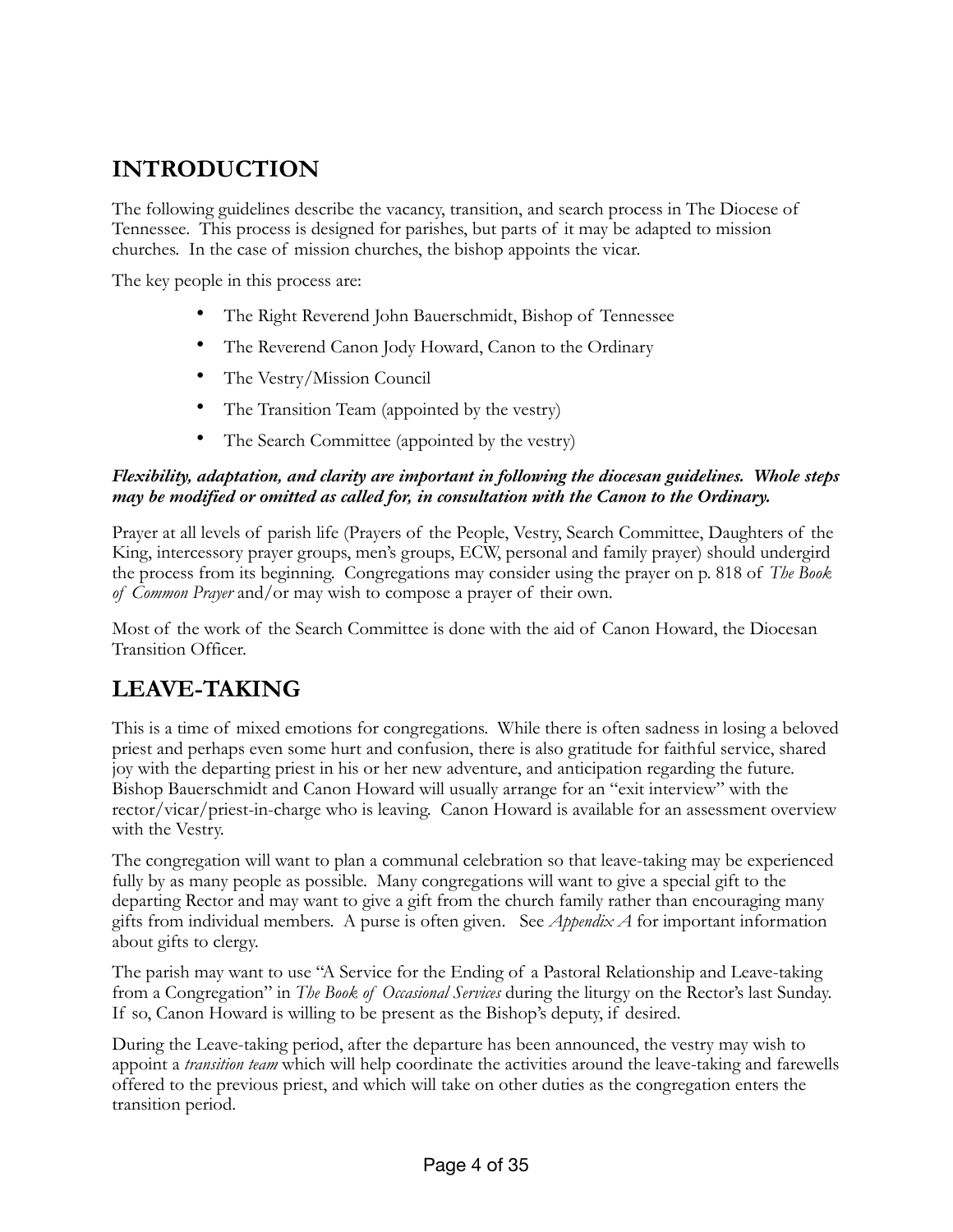# <span id="page-4-0"></span>**LAYING THE GROUNDWORK**

*Note: The process varies between missions and parishes, as well as between parishes of varying sizes and situations. The vestry/mission council will need to determine, in consultation with Bishop Bauerschmidt and Canon Howard, how many elements of the traditional search process outlined below may be helpful in their circumstance. Canon Howard will work wit the vestry or mission council to determine the appropriate interview process for their situation.*

*In the document below, vestry and mission council are interchangeable unless a difference in the process for a mission or parish is noted.*

## <span id="page-4-1"></span>**A. Vestry/Mission Council meeting with Bishop Bauerschmidt and/or Canon Howard**

When a rector accepts a call to another cure, the vestry, in accordance with the Canons of The Episcopal Church, is asked to accept the resignation of the departing rector. In the case of a vicar or priest-in-charge, both appointed by the bishop, the process is less formal. A vacancy may also occur as a result of retirement or death. Sometime after the announcement of the vacancy, or soon after the departure of the rector, Canon Howard will meet with the Vestry to review the needs of the congregation for clergy leadership during the transition, and the various options available. He will also offer guidelines for the formation of a transition team and subsequently, a search committee (see *Appendix B*).

### <span id="page-4-2"></span>**B. A summary of vestry actions during the search process**

- Vestry sets budget for search process
- Vestry issues a call to an interim priest
- Vestry appoints a transition team
- Vestry gives charge to the transition team
- Vestry appoints the search committee
- Vestry gives a charge to the search committee
- Vestry approves compensation package for new rector
- Vestry approves the parish profile
- Vestry approves OTM Community Portfolio
- Vestry acts on recommendation of Search Committee and votes to call a new rector after interviewing one or more candidates.

#### <span id="page-4-3"></span>**C. The appointment of a transition team**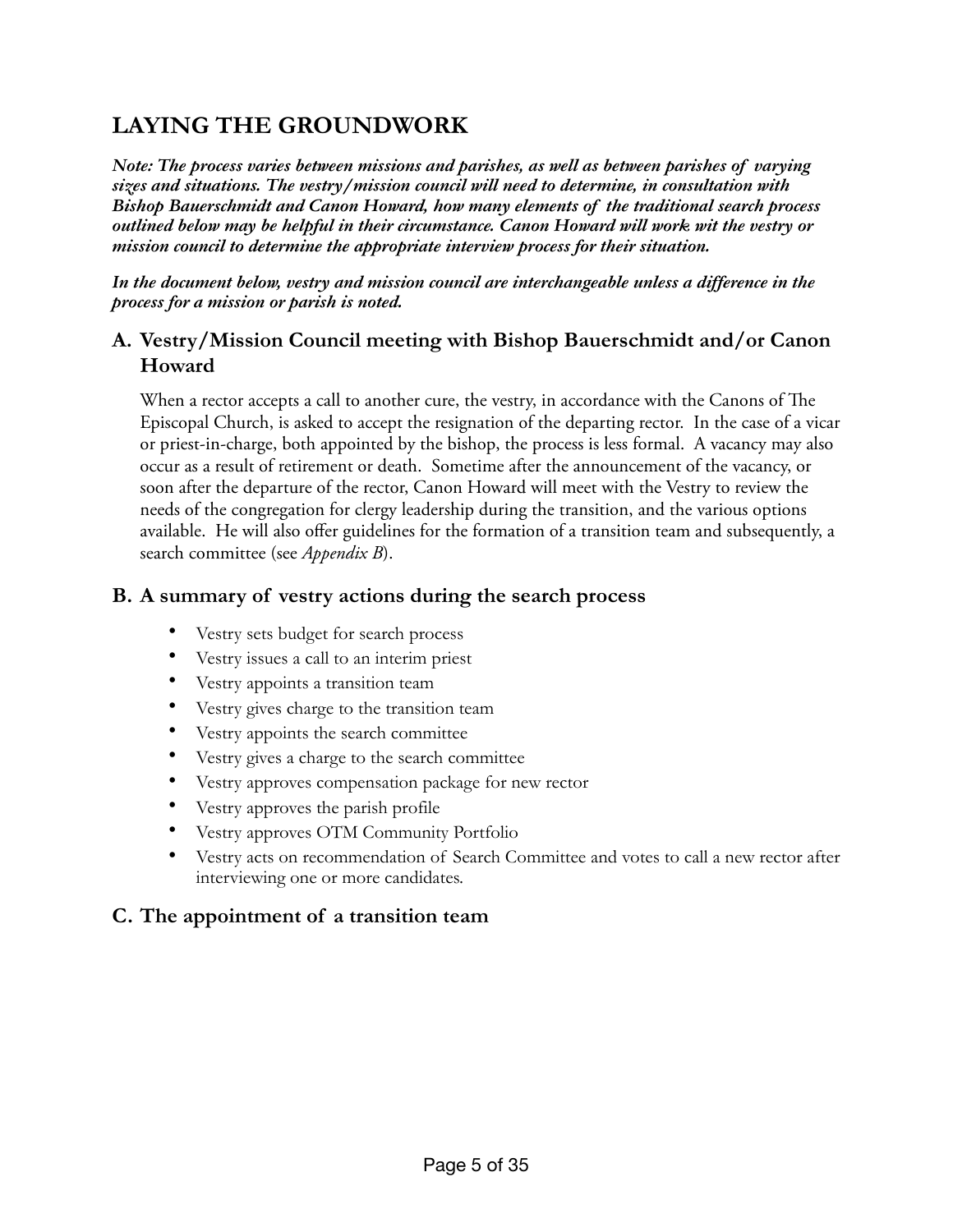# <span id="page-5-0"></span>**THE INTERIM PERIOD**

The interim period between the departure of one priest and the call of another can be a time of anxiety, but also of creativity and imagination. Depending on the choice of the vestry to engage in a traditional search or to ask the bishop to appoint a priest-in-charge, the interim period could take different shapes. Neither decision ensures a timeline, though generally a traditional search will take more time.

Regardless of the choice of the vestry, an interim period within the congregation will revolve around five focus points, all under the heading of coming to grips with who you are as a congregation right now:



The tasks of interim clergy, as well as the vestry and other parish leadership during a time of transition will revolve around the above points. Reflection on these points assist the congregation an answering the questions: Who are we? What is God calling us to do? Who are our neighbors?

Stages within the interim period:

|  | • Preparation |  | • Search |  | $\bullet$ Call | • Welcome |
|--|---------------|--|----------|--|----------------|-----------|
|--|---------------|--|----------|--|----------------|-----------|

During the **preparation phase**, the congregation engages in the work of self-reflection, determines whether to call an interim or to engage supply clergy, and begins the formal processes of transition.

1) If it has not already done so during the Leave-taking period, The Vestry may appoint a **transition team** made up from a combination of one or more vestry members and parishioners. They will take on the preparatory tasks that should be done prior to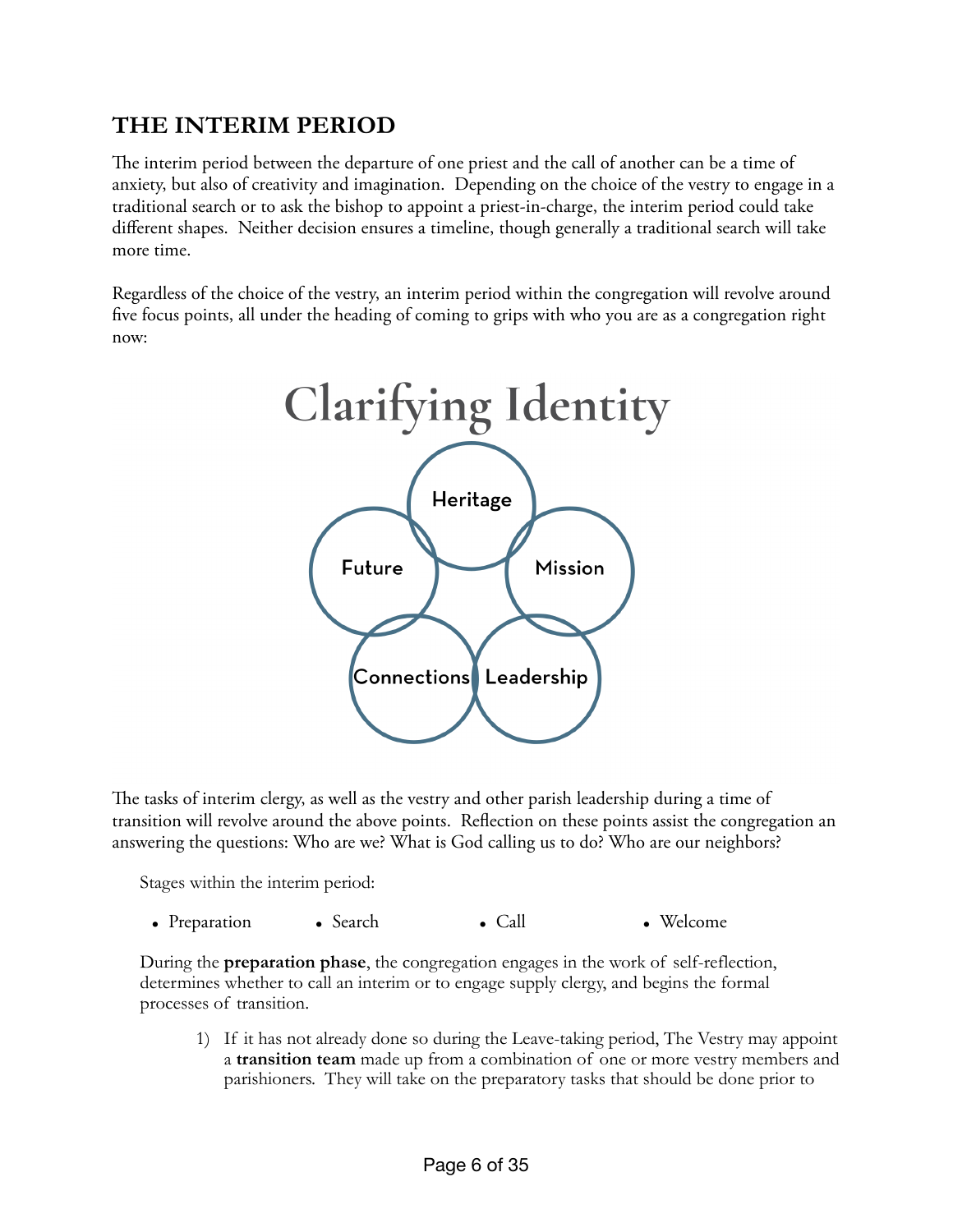commencing a search, and will have ongoing responsibility to see that social and community building activities in the congregation continue during the interim period.

- 2) The areas of responsibility for the transition team are:
	- a. Taking the lead in offering support to the departing Rector, the Interim, and eventually the new Rector and his or her family.
	- b. Ensuring the social and community building activities continue throughout the interim period.
	- c. preparing for & overseeing the self-study and congregational surveys.
		- i. A survey shouldn't only or even primarily ask questions about what sort of clergy person the congregation desires for their next rector. Instead, questions should focus on the what mission is ongoing in the parish, and what sorts of mission and engagement parishioners desire to engage in in the future.
		- ii. This would also be a good time to do a spiritual gifts inventory and other discipleship tools within the congregation.
		- iii. There are currently two professional surveys I recommend, the Congregational Assessment Tool (CAT) by Holy Cow Consulting, and the US Congregational Life Survey (administered out of the PCUSA offices in Louisville).
	- d. Updating the web site, if needed.
	- e. Determining if there are any tasks related to the buildings and grounds (including any rectory) that have been deferred and ought to be addressed before a new priest is called.

### <span id="page-6-0"></span>**A. Formation of a Search Committee.**

After the completion of the self study, that provides a good deal of the information for the parish profile, the transition team will hand that information over to the search committee, who will then guide the parish information sessions (large group) and small group conversations in the parish among the membership, and do the work of bringing the information into a coherent profile, making sure it is put on the web site etc.

One way to look at it: the transition team lays the groundwork for the search, and continues supporting the transition. The Search Committee takes the baton from the Transition Team as regards the details of the search itself.

Below are a few things to keep in mind: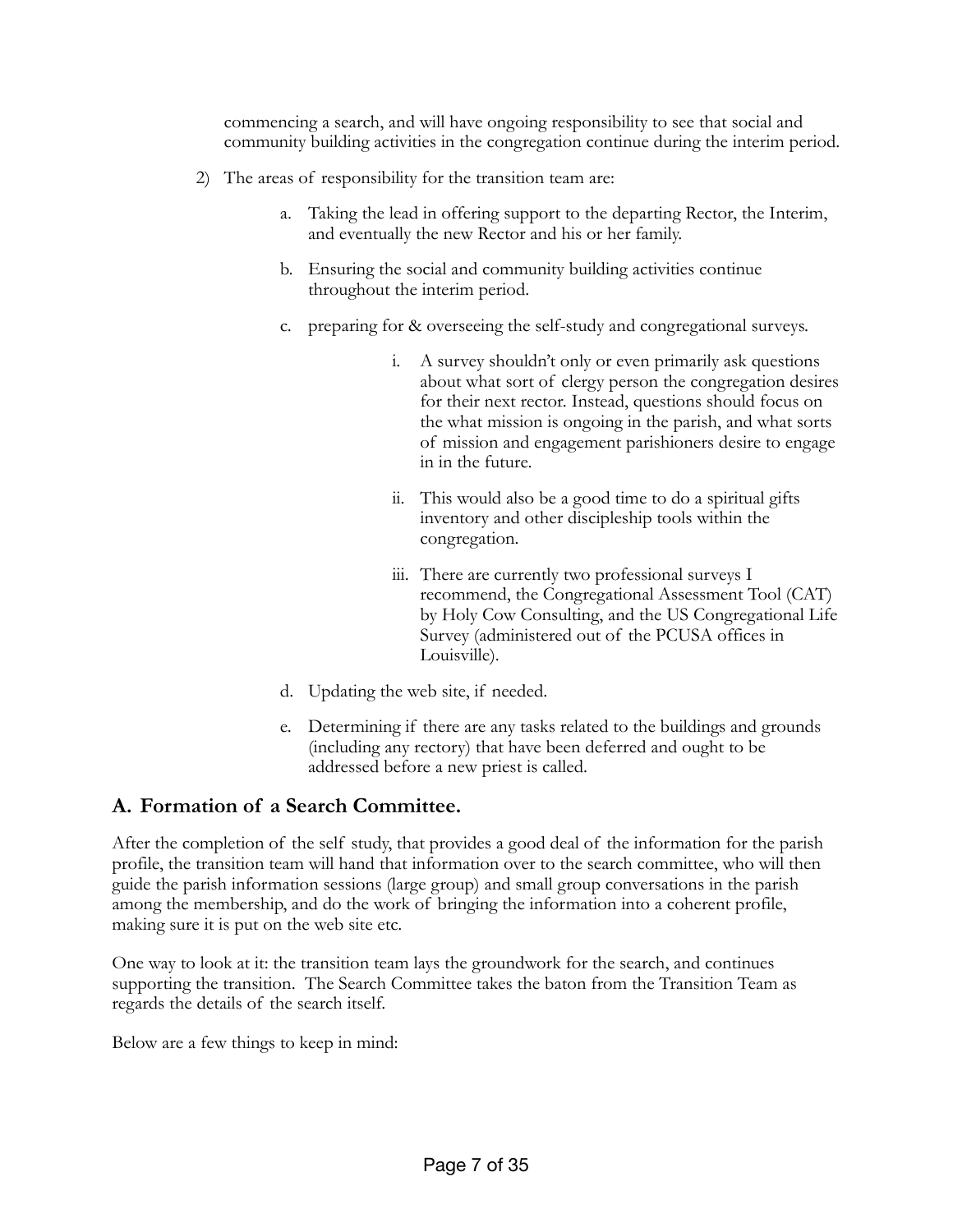- 1. *In smaller congregations the vestry itself may want to function as the search committee*. Whether or not this is practical depends on the parish, and should be considered in light of the purposes for which a search committee is formed in the first place.
	- A. Search committees are formed with several purposes in mind:
		- To take the burden of delving deeply into the backgrounds, gifts, and talents of candidates off of the vestry which is occupied with seeing to the tasks of parish operation during an interim period.
		- To narrow the number of candidates to a manageable number, presenting the vestry with one or two recommendations from among those who have applied.
		- To serve as a point of contact with the candidates and the parish—being representatives of both the parish and the wider community to the potential rectors.
		- To ensure a diversity of voices and a broad representation of the congregation.
- 2. If the vestry feels that they have the time to perform the major tasks of the search process themselves, that's an option, but they should ensure in doing so that all of the goals behind the traditional search committee are met. That may mean that the vestry (or a portion of the vestry) plus some other representatives of the congregation are called upon to oversee the search and interview process.

The Search Committee should be as broadly representative of the parish as possible and the Vestry should choose the committee with this in mind. The chair of the Search Committee may be designated by the Vestry or may be elected by the committee itself. As a rule of thumb, the size of a Search Committee may be roughly equal to the size of the Vestry (nine to thirteen members). At least one Vestry member—preferably more—whose terms will continue into the next rectorship should be appointed to serve on the Search Committee. As soon as the Search Committee has been formed it should be installed in a regular Sunday morning worship service (see, *The Book of Occasional Services,* Commissioning for Lay Ministries in the Church).

# <span id="page-7-0"></span>**B. Transition Process Design**

As early as possible after the *Transition Team* has done their work and a Search Committee has been appointed, a meeting of the Vestry **and** Search Committee should be held with Canon Howard so that the expectations for the search process are clear. At that meeting, the entire *Congregational Transition Procedures Handbook* will be reviewed.

The Vestry should provide clear guidance to the Transition Team and Search Committee. Items of interest for the Transition Team might be: Will there be a website redesign? How many bids should they seek? What is the budget for parish social activities during the transition? Will they be expected to put on such events, or oversee the work of other committees/commissions of the church that ordinarily perform those functions?

For the Search Committee, clarifying the expectations for the search is very important. For example: How many names does the vestry wish to have for their final consideration? Does the Vestry want to conduct the final interview(s) when the candidate(s) visit the church, or is that part of the Search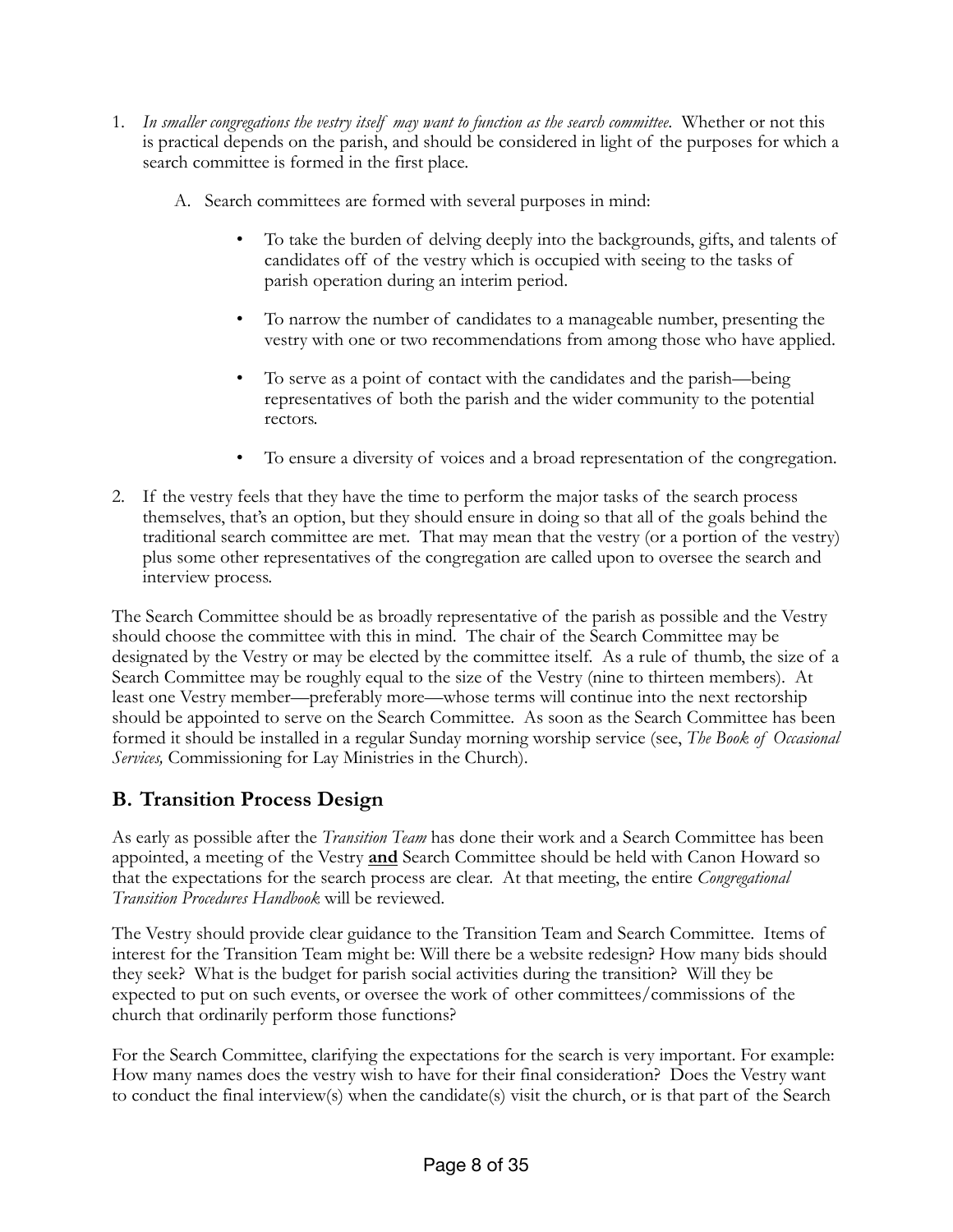Committee's charge? The Vestry's expectations need to be outlined in a written charge to the Search Committee (see *Appendix B* for a sample, p.21).

# <span id="page-8-0"></span>**Setting a Budget for Transition Related Expenses & The Search Process**

A transition & search process budget should be developed and approved by the Vestry to include such expenses as:

- parish survey/questionnaire design.
- printing,
- brochures,
- travel expenses of search committee members and prospective Rectors and spouses
- Relocation expenses, and the expense of background checks on the final candidates ( $\approx$ \$250 for each background check). (See *Appendix B*, for other items to be included in the search budget.)
- The Vestry shall be clear about the budgetary restraints on the search process and communicate those to the Search Committee.

The Search Committee meets on its own to organize itself. As soon as possible sub committees are to be formed to deal with various tasks, such as:

- Devotional/spiritual
- Presentation instruments, such as constructing a brochure and, and preparing the OTM Community Portfolio for posting on line
- Hospitality (For visiting candidates)

The Search Committee should develop a tentative timeline (there's a sample in appendix. It is important that assumptions about the search be discussed and decided at an early stage. A clear policy should be developed between the Search Committee and the vestry which ensures as much open and continuing communication with the parish as possible, while **maintaining confidentiality, even from spouses, about specific clergy who will be under consideration.** This confidentiality within the committee and vestry should continue until a candidate has accepted the call and includes the identity of the candidates as well as privileged information that the Search Committee receives or develops on each of them. **Any break in the confidentiality of privileged information can be seriously damaging not only to the candidate and the candidate's own ongoing ministry, but also to the congregation, Search Committee and Vestry, and can lead to disastrous polarization within the congregation.**

**The degree of information that the search committee will share with the vestry in this process should be clarified from the beginning. It is unhealthy for the vestry to micromanage the work of the search committee if they have appointed one to the work. If the vestry wants to be hands on, they should not have appointed the committee to begin with. At the same time, the older model of a complete wall of separation between vestry and search committee made more sense when parishes were receiving long lists of candidates, and vestries might have advocated for one that the search committee deemed inappropriate or not a good match for the parish. Just as the parish—including the search committee—will need to abide by the wisdom of the vestry in the final call, the vestry should trust the wisdom of the search committee earlier in the process as it narrows down the candidates.**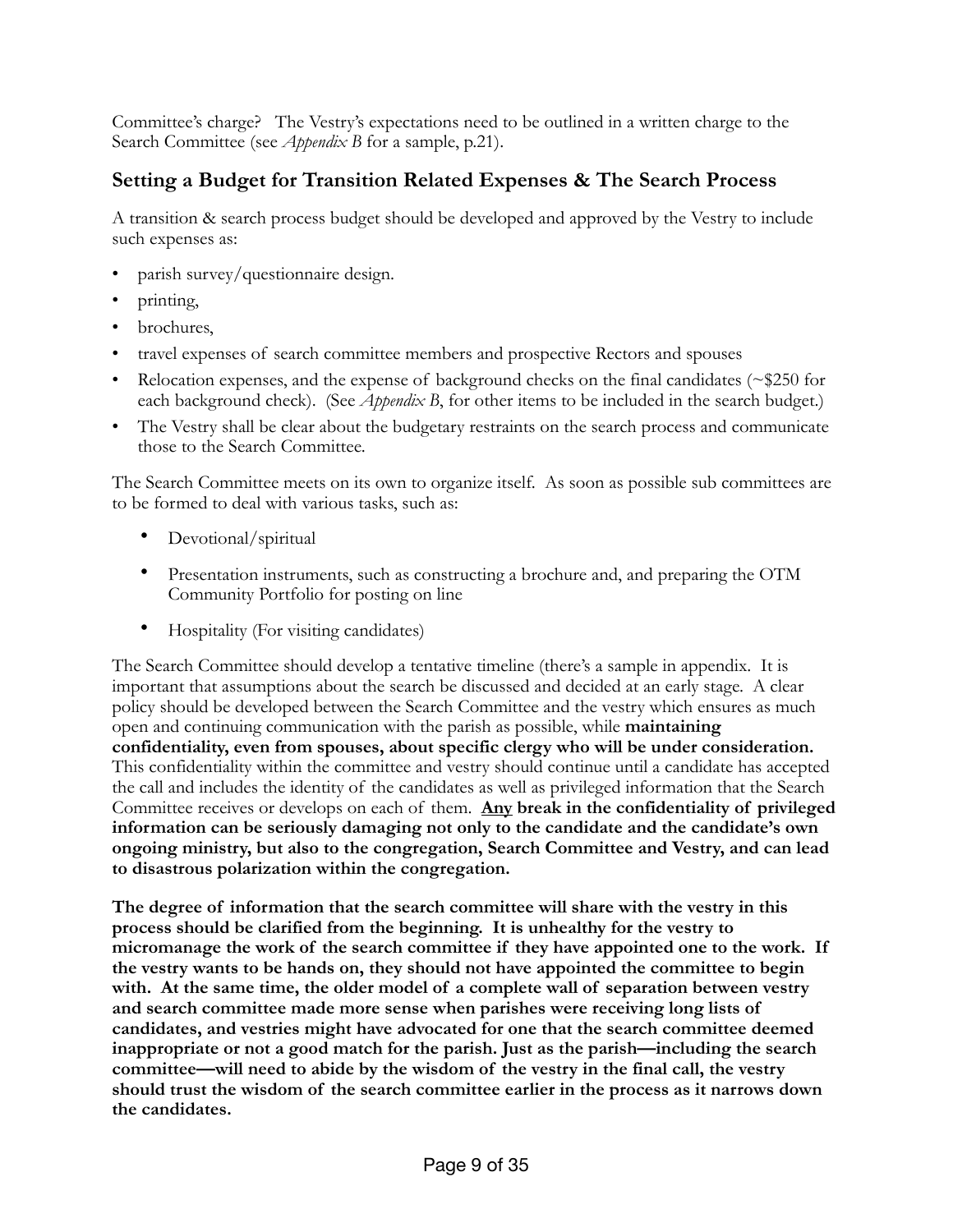# <span id="page-9-0"></span>**FOUR TASKS**

The transition & search process can appear to be a formidable enterprise. It can stretch on for a year or more, depending in part on the organizational skills of the Search Committee leadership, their own sense of urgency and the reliability of those who take on various assignments, *and most significantly timing and the availability of clergy appropriate to the call.* Generally, the search process takes from nine to eighteen months. The goal ought to be to take as much time as necessary to do a thorough job while not wasting time.

While the process can seem complicated, there are really only 4 major tasks:

- **Developing a PROFILE**
	- ✤ Performing self study (Transition Team)
	- ✤ Updating Web site (Transition Team)
	- ✤ Determining compensation (Vestry/Finance Committee)
	- ✤ Developing & Posting Profile (Search Committee or Vestry—always with vestry approval)
	- ✤ Filling out OTM Profile (Search Committee or Vestry, with vestry approval)
- **Securing NOMINATIONS**
	- ✤ This means disseminating the profile (Search Committee)
	- ✤ Posting the OTM (Search Committee)
- **Devising a DISCERNMENT process** (Search Committee & Vestry)
- **Issuing a CALL** (Vestry, based on candidates provided by the Search Committee, if applicable)

# <span id="page-9-1"></span>**TASK # 1: PROFILE**

# **A. Parish/Leadership Survey (transition team)**

The first task of the transition team is to provide a comprehensive self-study by the congregation. In most instances the transition Team will want to spend a good deal of time and effort on this part of the process. At a minimum, this self-study will include a gathering of data from the parish and its membership about:

- The parish
- The community
- The kind of spiritual leader it feels is needed

This gathering of data may include a parish survey, an open parish meeting, and/or small focus groups where members respond to specific questions and have opportunities to share their hopes/ concerns.

Canon Howard can provide sample parish surveys. You are encouraged to work with a company that has experience giving surveys. Using professionally vetted questions can be helpful. The transition team and vestry may also develop their own version. Recommended tools include the Congregational Assessment tool (CAT) from Holy Cow Consulting, or the US Congregational Life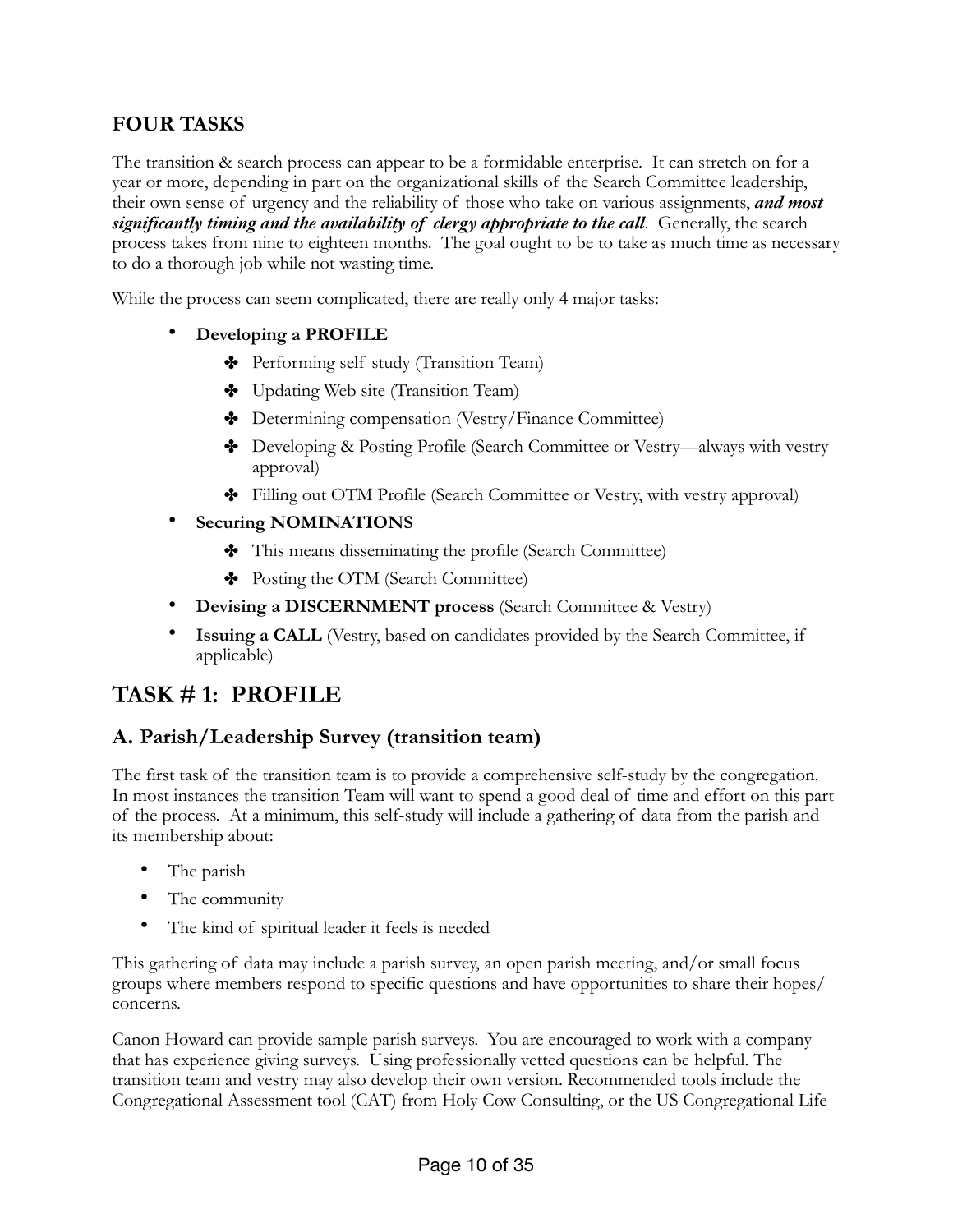Survey. Vestries or Transition Teams are encouraged to visit the US Congregational life Survey site ([http://www.uscongregations.org/\)](http://www.uscongregations.org/) and the CAT website, [www.holycowconsulting.com](http://www.holycowconsulting.com), and to consider which tool may be the most beneficial and fitting for their community. Both services have trained consultants who can offer interpretations of the survey data to the vestry and search committee.

**Surveys rarely turn up major surprises and unless they are done carefully (often with professional help) they generate incomplete information.** They can be useful, nonetheless, in giving everyone in the congregation an opportunity to contribute their thought, and their desires for the congregation.

# **B. Hand off to Search Committee: Preparation of Parish Profile/Brochure**

In the past ten years, fewer parishes have focused on printed profiles and mailings, opting instead to expend energy re-designing their website and incorporating insights and information from the parish surveys. Often there is a PDF of the profile available on the web site.

Adding the data collected from a survey, to open parish meetings, and/or small group conversations, along with a brief history of the parish, the current budget and financial status, and a compilation of demographic information about the larger community, comprises the raw material for the parish and community profile. The profile should also list the staff members, Vestry members and members of the Search Committee. The final product may be a collection of materials and may include information in narrative form, photographs, graphs, information on a website, and other important information collected from within the parish and the larger community. This is the place to use creativity, color, and imagination to tell the story of your parish.

The parish profile/brochure should reflect the character of the congregation both in content and in format. A brochure of some sort or another is almost always produced as one way to tell the congregation's story and is invaluable in future communications with potential candidates.

The first task of the search committee will be to organize the open parish meetings (large group) and the small group meetings where hopes and concerns of parishioners are solicited. Such data will be largely "impressionistic" and will need to be interpreted by the Search Committee, but can be a useful tool in involving members of the congregation and allowing everyone an opportunity to be heard. Usually, a member, or members of the Search Committee facilitate these meetings.

To prepare for these meetings, the search committee will draw up a list of specific questions to be asked of all the focus groups, arrange the times for the groups to meet, and facilitates the group conversation . Group members might be asked to share hopes and concerns, in addition to specific questions. Canon Howard can provide a model for the focus groups and work with facilitators to prepare them ahead of time.

The small group meetings can be a good place to discern who might be a good person to put on the search committee.

**As soon as a draft of the profile/brochure is ready, a copy should be sent to Canon Howard and Bishop Bauerschmidt to review before posting or printing. The profile/brochure should be ready before any names are placed in nomination.**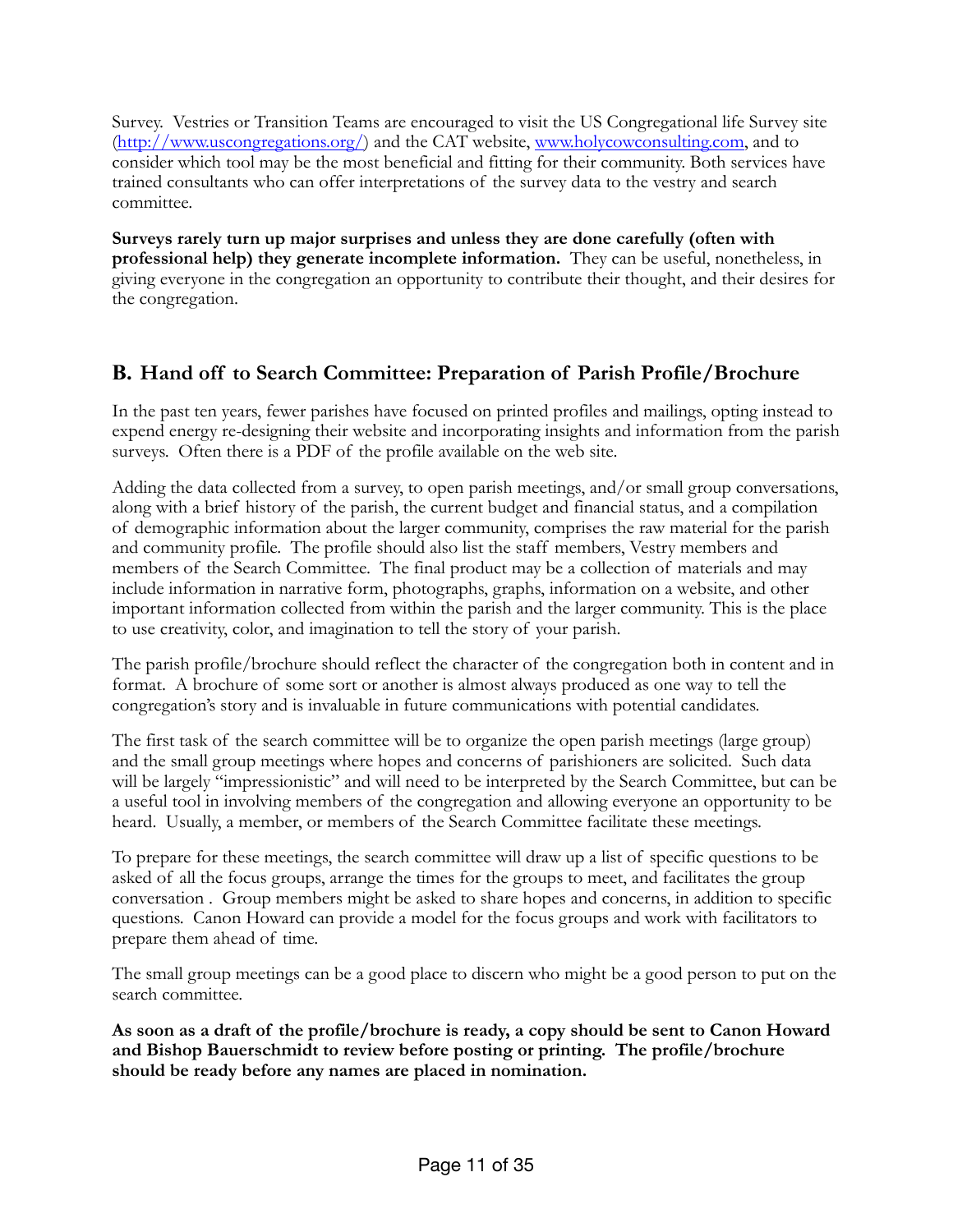The profile/brochure will need Vestry approval before printing or being posted on the parish website. The profile/brochure should be posted on the parish's website.

# **C. Office of Transition Ministry (OTM) Community Portfolio**

For the Rector position to be posted on the computer database at the Office of Transition Ministry (OTM) in New York, the Search Committee will need to develop an OTM Community Portfolio, the form of which Canon Howard will share with the Search Committee*.* The Community Portfolio is completed and posted on the OTM website in order for potential candidates to learn about the open position, and to provide yet another resource to clergy who might consider the position. Canon Howard will enter the Community OTM Portfolio information. The OTM Portfolio includes parish statistics, compensation information, desired skills in the new rector, names and dates of prior rectors, and responses to eleven narrative questions.

The OTM Portfolio will also need Vestry approval before it is posted on the OTM website.

Once the Parish Profile is posted on the parish's website, and the OTM Community Portfolio is posted on the OTM website, the Search Committee is ready to begin receiving nominations. Usually, the Search Committee receives nominations for about 8 weeks.

# <span id="page-11-0"></span>**TASK #2: NOMINATIONS**

# **A. Sources of names**

- 1. Parish Suggestions
- 2. Suggestions from diocesan clergy and/or laity
- 3. Self Nominations
- 4. The Bishop's Office
- 5. The Office of Transition Ministry (OTM)

# **1. Parish Suggestions**

Unofficially, the nomination process may have begun almost as soon as the vacancy is announced, but it is important to be intentional about congregational participation in the nominating process. In almost every congregation there are parishioners who are eager to place names in the process and some mechanism should be provided whereby this can be done. For instance, a box may be placed at the back of the church shortly after the members of the Search Committee have announced that they are receiving nominations. The committee can draw up a nomination sheet or simply request that the names of potential candidates be written on a slip of paper and placed in the box. **The committee makes clear that all such names put forward are kept in confidence.** The chair of the Search Committee retrieves these suggestions and forwards the names to Canon Howard. (See *Appendix C,* p. 23, for a sample nomination form.)

# **2. Suggestions from diocesan clergy and laity**

Canon Howard e-mails the clergy of the diocese when a parish's profile and OTM Portfolio are on line, and the Search Committee is ready to begin receiving names. This information is also included in the weekly Bishop's Blast, which goes to both clergy and laity in the diocese.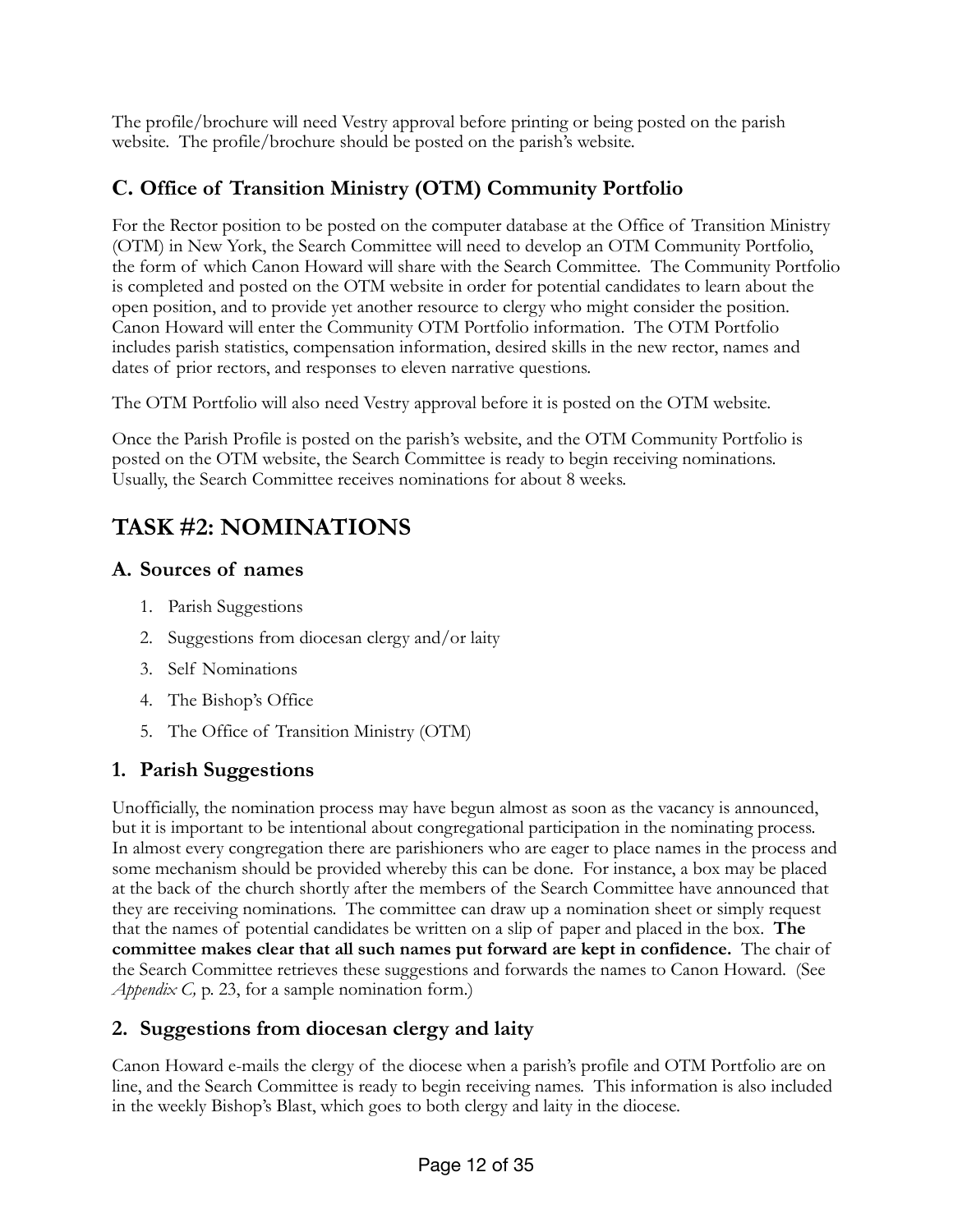# **3. Self Nominations**

Clergy learn about openings in the diocese in a variety of ways. It may be through word of mouth, the OTM website, the diocesan website [\(www.edtn.org](http://www.edtn.org)) or an advertisement in *The Living Church*. Clergy should submit their names directly to the Diocesan Transition Officer (the usual route). If clergy submit their names to the Search Chair, the chair keeps these names in confidence, and submits them to Canon Howard along with any suggestions from parishioners. These clergy should not be seen as "applying for the job" but, rather, as expressing their interest in learning more about the parish.

# 4. **The Bishop's Office**

Canon Howard keeps a file of potential candidates for positions in the Diocese of Tennessee who have come to his attention or the attention of the Bishop. Bishop Bauerschmidt and Canon Howard may have names of potential candidates they think may be a good match for a congregation.

# 5. **The Office of Transition Ministry (OTM)**

Many clergy have an Office of Transition Ministry Portfolio. Clergy are strongly encouraged to update their OTM Portfolio at least every three years. Clergy who are considering a new call may become aware of an opening through browsing the OTM Community Portfolios.

# **B. The Official List of Candidates**

Nominations from all of these sources are given an initial reference check by Canon Howard and approved by Bishop Bauerschmidt for submission to the Search Committee. Before placing any clergy person on the official List of Candidates, Canon Howard contacts the Diocesan Transition Officer of other dioceses for a reference check on each of the potential candidates, and shares this information with Bishop Bauerschmidt. Some names suggested may not be forwarded to the committee for a variety of reasons. Because of the sensitive and confidential nature of the information, neither Canon Howard nor Bishop Bauerschmidt is able to give reasons when names are removed. Some of the criteria used by the Bishop's office are:

- Length of tenure in present ministry
- Potential mismatch of ministry gifts
- Screening for misconduct
- Lack of adequate training
- Timing issues of a personal nature

Canon Howard contacts each potential candidate before placing him or her on the official list. If a potential candidate is not interested in entering into discernment about the open position, Canon Howard removes his or her name from the list of official candidates. Thus, the official list of candidates only includes the names of clergy who are interested in discerning whether or not they may have a call to that parish.

When the Official List of Candidates is brought to the Search Committee, the names of the candidates will be arranged alphabetically (with no indication as to the original source of the nomination) so that all candidates may be considered equally.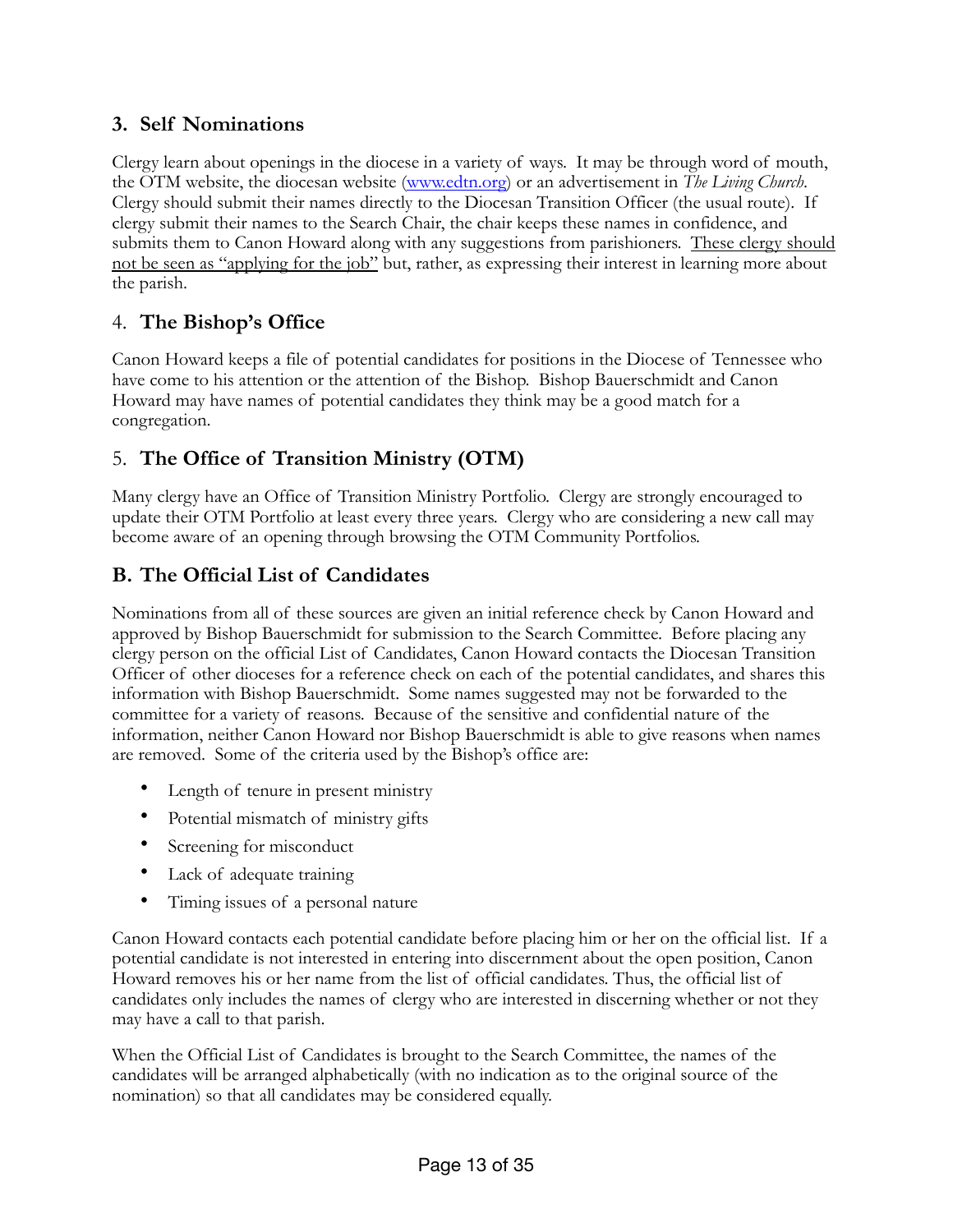## **C. Policy regarding Assistants, Interims, & Associates**

Assistants, Interims, and Associates may not be considered as candidates for rector of the congregation in which they are serving.

**At this point, nominations are usually closed.** There may be exceptional instances where Canon Howard asks the Search Committee to consider additional names.

# <span id="page-13-0"></span>**TASK #3: DISCERNMENT**

### **A. Presentation of candidates and first discernment**

This discernment phase will include a visit from Canon Howard with the Search Committee and the presentation of the official list of candidates. OTM Portfolios and resumes will be used during this phase. Canon Howard will explain how to read the OTM Portfolio, and review a couple of portfolios. The portfolio provides personal and financial data about each candidate, work and educational history, ministry skills and experience, and responses to eleven narrative questions. The resume gives opportunity for the candidate to supply additional information that may not be in the OTM Portfolio. In order to consider all candidates equally in the initial screen of candidates these two documents are the only documents used.

After the official list of nominees is presented to the Search Committee, members are given one or two weeks to study the OTM Portfolios and resumes. The committee then meets and discerns whether there are nominees who will not be contacted at all. However, it is best to "cast the net wide" at this initial stage. If there are nominees who will not be contacted, the Search Committee should write a letter to these nominees, thanking them for their willingness to enter the discernment process, and letting them know that they are no longer under consideration. (See *Appendix D,* p. 24, for a sample letter to those not continuing in the Search Process.)

### **Mailing and second discernment**

The second discernment phase begins with a mailing or e-mailing from the committee to each candidate being considered. This mailing or e-mailing should be sent to all candidates at the same time, and should include a description of this early stage of the search process. The mailing **may** include the following:

1. A Cover Letter

This is a letter from the Search Committee chairperson to every priest the Search Committee wishes to contact stating that his or her name has been received for inclusion in the search process. The letter should request that the candidate confirm by return mail or e-mail his/her willingness to be considered. If the candidate is still willing to be considered, he/she needs to send a list of personal references to the Search Committee by a specific cut-off date (after which the priest will no longer be in consideration). A suggestion is to ask for three clergy references, and four lay references, one of them being a staff member. (See *Appendix E,* pp. 25-27, for sample cover letters.)

2. The Parish Profile/Brochure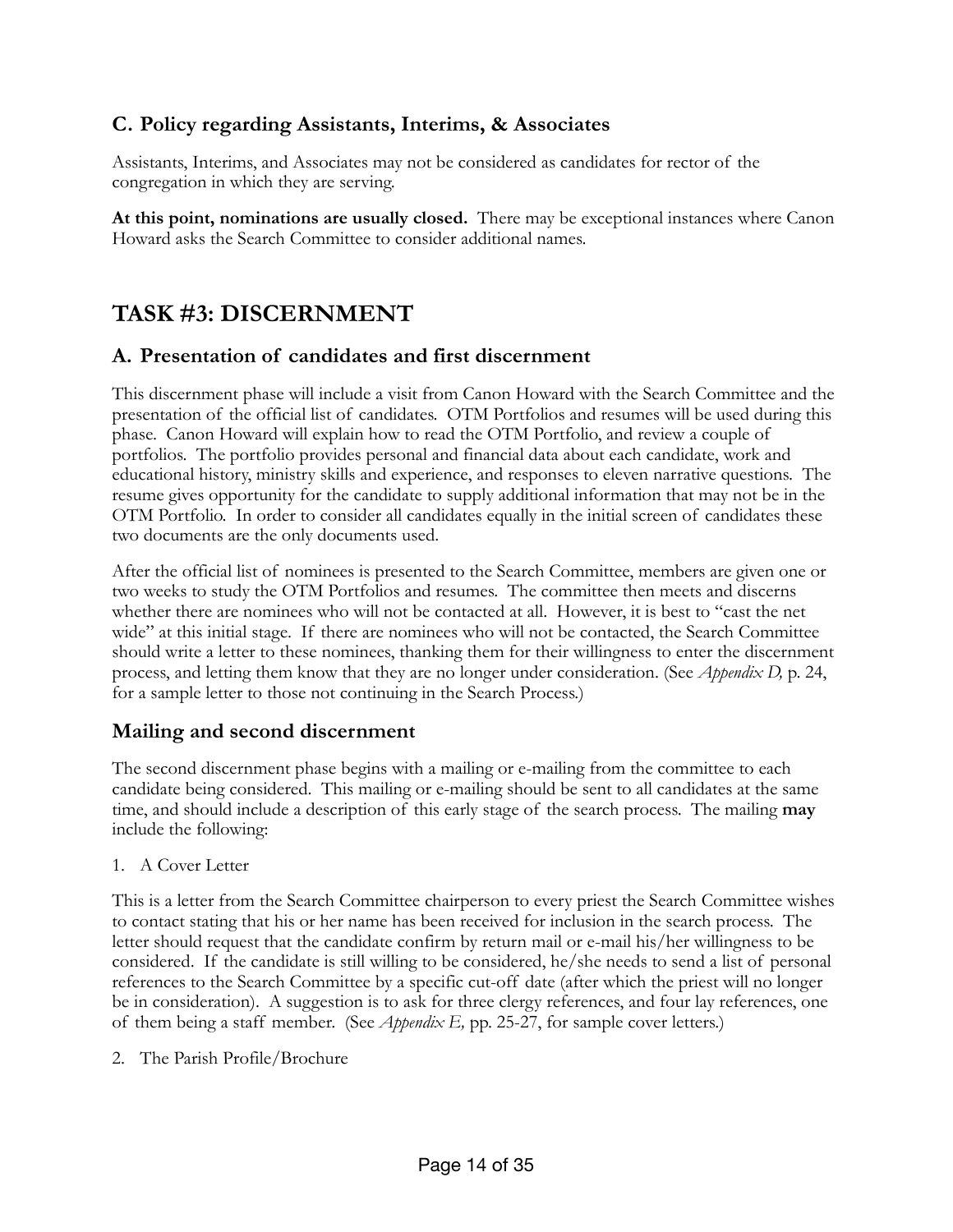- a. The Parish Profile/Brochure may be sent in whatever format the committee chooses to present it.
- 3. Letter of Interest and Questions
	- a. The committee may ask the candidates to write a letter stating why they are interested in discerning a call to the parish. The committee may also ask no more than three or four questions for the candidate to respond to. These questions should relate to the responsibilities listed on the OTM Community Portfolio, seeking evidence from the candidates of skills in these areas. The committee should limit the respondents' answers to each question to a specified length. Brief answers are the most helpful. (See *Appendix E*, pp.25-27, for sample questions.)
- 4. Other Materials
	- a. The committee may enclose other materials which may be helpful in acquainting the candidates with the parish and the community, such as brochures from the Chamber of Commerce, or other similar resources.
- 5. A Return Post Card
	- a. If a mailing is done, it is advisable to enclose a response card whereby the candidates may indicate that they have received the materials and whether or not they are still willing to be considered as a candidate. For those continuing in the Search Process, a letter of acknowledgement should be sent explaining the time line for the next step, and when he/she can expect to hear further as to his/her status in the process.

### **B. Variety of tools and next discernment**

Using the OTM Portfolio, the resume, the letter of interest, and responses to the questions sent in the initial mailing or e-mailing, the committee is now ready to employ a variety of discernment tools. A Search Committee may use all of the tools suggested below, or a few of them. The committee may come up with tools of their own design in their quest to assess a healthy match of a person's future ministry with the parish. Some of the more commonly used discernment tools are listed below:

#### **1. Parochial Report Data**

The Episcopal Church website provides a summary of Parochial Report Data for all Episcopal Churches. This data is a helpful tool (but only one indicator among many) of the health of congregations. If useful, the Search Committee may research the Parochial Report Data for the congregation where a candidate has served or is serving.

#### **To access this information:**

Go here:<https://bit.ly/37HJFce>

### **2. Reference checks**

The Search Committee will want to contact (usually by phone) references supplied by the candidates. If references are approached in a friendly, non-threatening manner, the information received is generally invaluable. In addition to general questions that may be asked in regard to all candidates,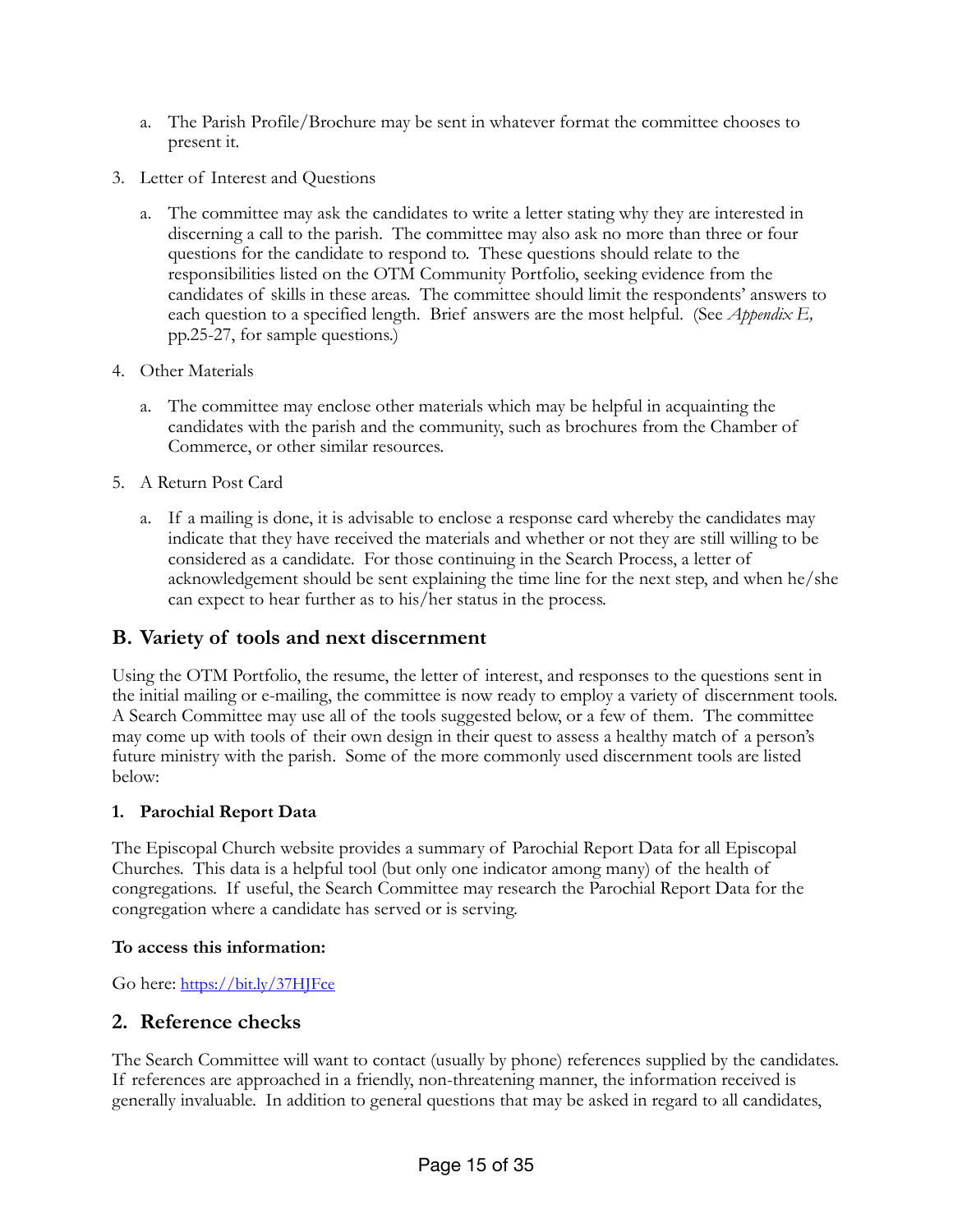attention also should be given to information that seems ambiguous or incomplete in a candidate's profile or resume. **Those making reference calls should not ask a candidate's references for other references without the knowledge and consent of the candidate.**

**It is not appropriate for the Search Committee to make reference calls to Bishops or to Diocesan Transition Officers. These reference calls are made Bishop to Bishop, and Transition Officer to Transition Officer.**

## 3. **Electronic interviews**

Most Search Committees will want to take advantage of this inexpensive way of making contact with candidates. In order to conduct electronic interviews via Zoom or Skype or a similar service, all you need is an appointment with the candidate, and a computer with good internet access, a web camera and microphone, and a set of questions. Generally a subcommittee of three to four people, plus a scribe, conducts the interview. It has become common to record interviews for the later viewing of the search committee as a whole, after which the video should be destroyed/deleted. The permission of the candidate should always be sought in advance to record the interview. If the committee wishes to record the conversation (usually for the benefit of a missing member of the committee) permission must be obtained from the candidate in advance. The thoughtful questions should come out of the Parish Profile/Brochure and the information supplied by the candidate.

# 4. **Sermon Videos, Podcasts**

The committee may request electronic versions of sermons from the candidates as well. These may be listened to or viewed by the entire committee at the same time, or rotated among the members of the committee to listen to at their own convenience. Many larger churches have podcasts of sermons available on their websites, or on the internet.

### 5. **Site Visits**

Site visits by members of the Search Committee are another possible discernment tool. While cost may be a factor it should not be the only motive in deciding whether or not to visit clergy in their own churches.

**If visits are made,** the Search Committee usually divides up to accomplish this task. Candidates should be contacted ahead of time for their advice and permission about when to come and how to best to take advantage of the visitation. A visitation report should be made for the Search Committee by the visitation team, the format of which should be decided ahead of time by the whole committee. **The report format should be the same for each candidate.**

Visiting members of a Search Committee need to exercise prudence in order to maintain the confidentiality of the candidate in his or her own congregation. Thus, the visiting members of the Search Committee should not arrive together, or sit together at the candidate's parish worship service. If greeted or welcomed by members of the parish, it suffices to state that one is in the area on business, which is true.

# **C. The Final List**

On the basis of the information gathered through all of the discernment tools and the accompanying impressions, the Search Committee then meets to decide which candidates they wish to invite to the parish for a visit including an extensive interview. **Those no longer under**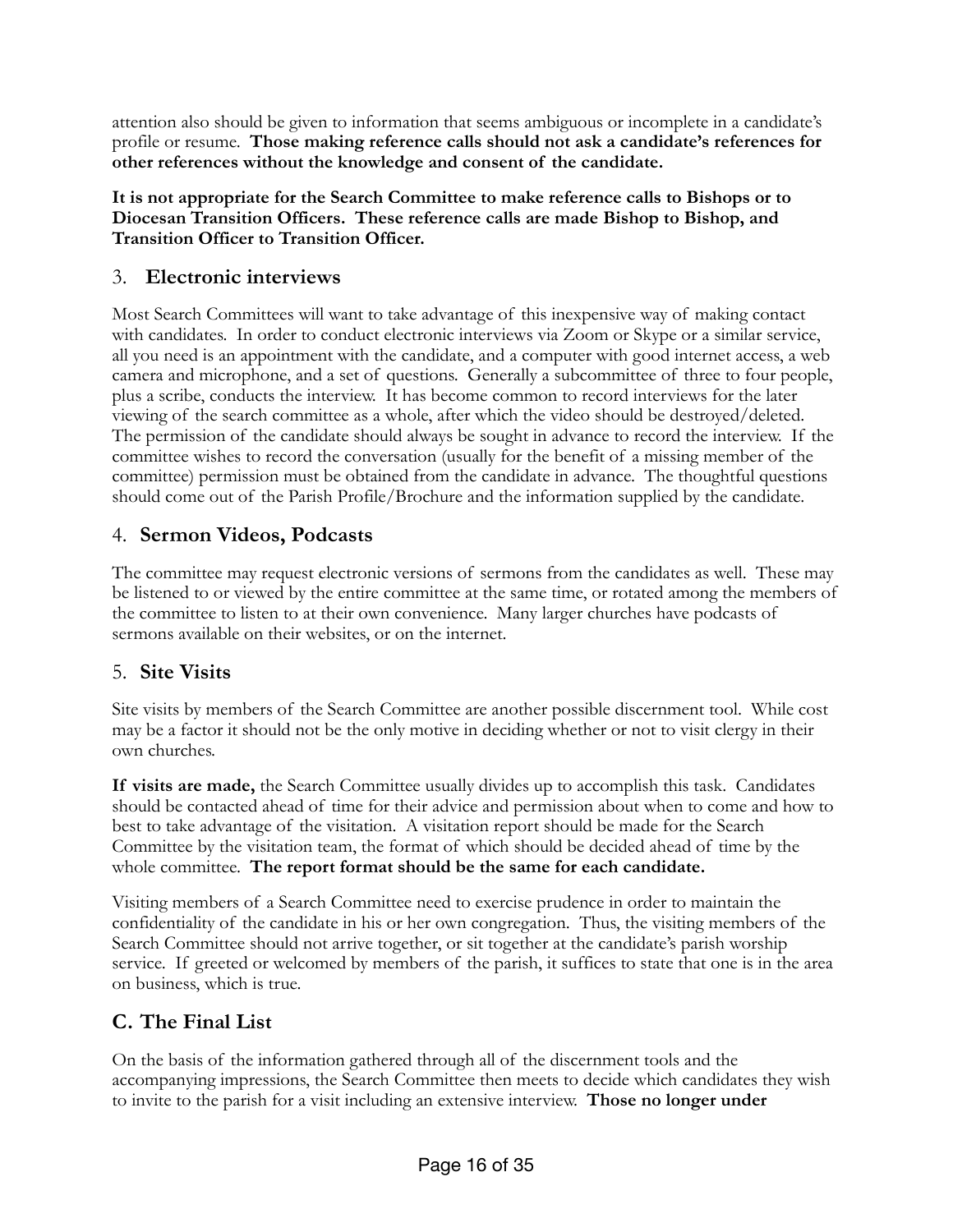**consideration should be advised as soon as possible, with the committee thanking them for their time and willingness to be in discernment about the position.** (See *Appendix D,* p. 24, for a sample letter to those not continuing in discernment.) Open communication at this stage is very important to allow the candidates no longer under consideration to put that decision into perspective. While confidentiality is essential to the entire process, secrecy within the Committee and with the candidates almost always breeds undue and useless confusion, anxiety, and anger.

This phase of the search process is designed to produce a final list of candidates. The Search Committee chair conveys this list to Canon Howard, and asks him to request a background check on each of the final candidates. This background check is run by Oxford Documents and costs about \$250 per candidate. The process usually takes 6-8 weeks, and the cost of the background checks is borne by the parish.

**Canon Howard will expect to meet with the Search Committee and/or Vestry at this point to do a training session regarding interviewing. He will want to meet with whichever body is conducting the final interviews.** 

## **D. Face to Face Interviews and Final Discernment**

The last phase of the process is in many ways the most fun and the most demanding. This involves a visit to the church by the candidate or candidates who constitute the final list. Generally this includes no more than five candidates, and usually no more than three. This phase is time consuming and potentially costly but is also the most rewarding.

At the full expense of the parish, the final candidate(s) and spouses(s) are invited to the parish for a face to face visit and an extensive interview.

#### **If a candidate is not canonically resident in the diocese, arrangements should be made for a**  meeting with the Bishop at his office during this visit. Kim Jones, (kjones@edtn.org, **615-251-3322) should be contacted to determine Bishop Bauerschmidt's availability to meet with the candidate before any travel plans are made.**

At this point, the Vestry usually becomes a much more active and visible participant and presence. Until this point, the Vestry's primary contact with the Search Committee has been through the Vestry members who are on the Search Committee. Prior to the visit(s) of the candidate(s) and spouses(s) the Vestry will need to be supplied with informational materials, including a copy of the OTM Portfolio, the resume, the letter of interest, responses to questions sent to the candidates, and the visitation reports, if visitations have been made. The Vestry may have decided to conduct the formal interview during the visit, or the Vestry may ask the Search Committee to conduct the formal interview, and present only a single name to the Vestry as the Committee's recommendation. If the Vestry decides to ask the Search Committee to conduct the formal interview, the Vestry should nevertheless be included in the social time, and worship time during the candidate's visit. **This decision of the Vestry should be clearly stated in the Vestry's Charge to the Search Committee at the beginning of the process.**

Please be aware that the final candidates can, and sometimes do, turn down a call. The interview itself is as much one by the candidate of the parish as it is one by the parish of the candidate. During this visit an opportunity for the candidate to visit the community and possibly meet with the church staff is arranged, and a schedule agreed to by the candidate and the Search Committee will facilitate this. Here are a few things that are normally included in a candidate's visit: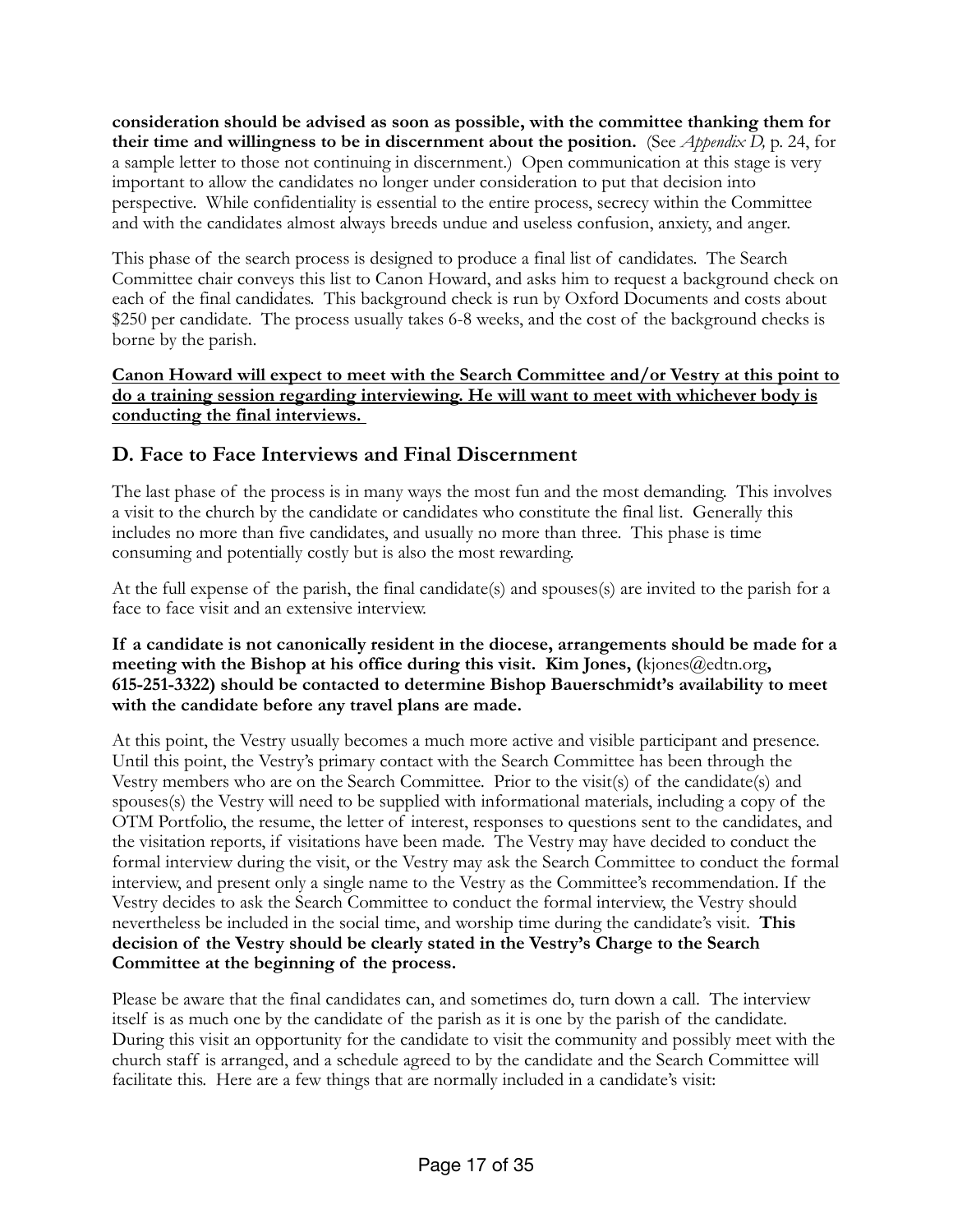#### • **Worship**

The candidate may be invited to celebrate the Eucharist or lead a Daily Office and share a brief homily as part of this visit, **provided that the service is only for the Search Committee and Vestry. This celebration is not to be considered an "audition" but is an effort to place the visit in the context of worship.** The committee might wish to use readings from "Various Occasions" in the Book of Common Prayer (pp. 927-931), or ask that the readings from the prior Sunday be used. In either case, this information should be communicated to the candidate at least a week prior to the scheduled visit.

It is generally helpful to schedule the worship time just prior to the formal interview, so that all have opportunity to be prayerful and centered during the interview.

#### • **Social Time**

Most often the Search Committee and the Vestry gather for a social time with the candidate and his/her spouse. This usually includes a meal away from the church (a home or a private room at a restaurant) and perhaps wine and cheese. This is an informal time to get acquainted, and is not a time to grill the candidate.

#### • **Formal Interview**

Canon Howard will provide the Vestry and the Search Committee Chair with a useful guide for interviewing. The Chair is in charge of distributing the guide to the rest of the committee (and/ or the Vestry). He will also meet with the Search Committee (and/or the Vestry) prior to the interviewing process to go over this document. The spouse should be invited to attend the formal interview, and may accept or decline the invitation. Questions for the interview come out of the OTM Community Portfolio, the parish profile or brochure, and the written materials from the candidate.

#### • **A Tour**

A tour of the church and the community is included for the candidate and spouse. This might include a tour of different real estate in the area, as well as schools, recreational facilities, shopping areas, libraries, cultural or historical sites, etc.

#### • **Hospitality**

It is best to provide a hotel room for the candidate and spouse rather than lodging in the home of a parishioner. This allows the candidate and spouse to talk freely with one another about their discernment of a possible new move and ministry. Please remember to allow the clergy and spouse (and sometimes other family members) sufficient time for rest during such a visit. Small gestures of hospitality are much appreciated and a sign of welcome, such as flowers or a basket of fruit in the hotel room.

The manner and tone in which visits and interviews are conducted speaks volumes about the identity of the parish.

# <span id="page-17-0"></span>**TASK #4: ISSUING THE CALL**

### **A. Vestry discernment and notice to Bishop**

Following the visit to the parish of the candidate(s), the Vestry determines a time and place for a meeting where the agenda will be the election of the new Rector.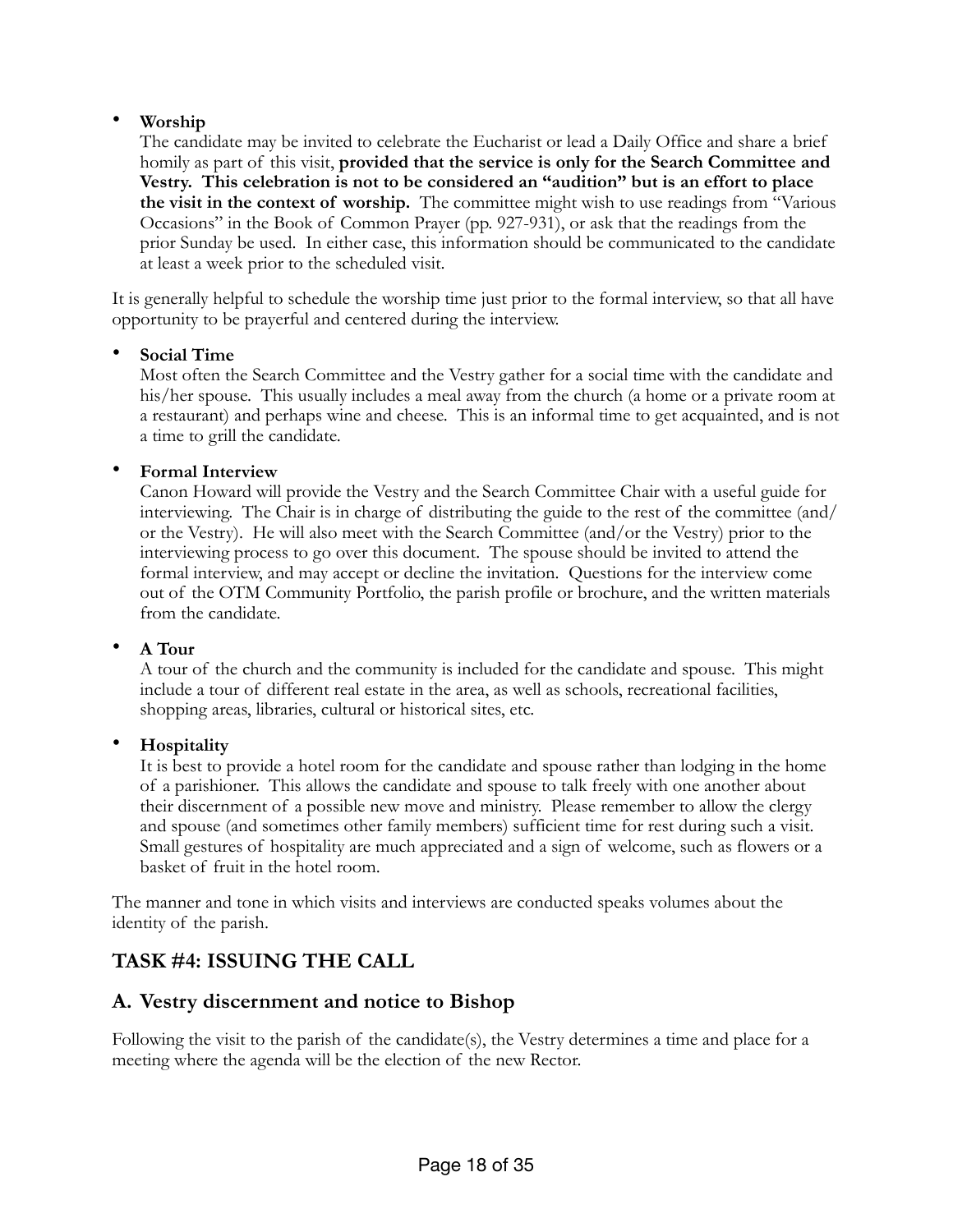- When the vestry elects the rector, the senior warden should immediately contact the **bishop for verbal approval before a letter of call can be extended to the clergy person.**
- A formal letter will be sent to the bishop officially informing him of the election and becoming part of the clergy person's file. This letter should be signed by both wardens and note the time and place of the vestry meeting that elected the new rector.
	- A scanned copy of the physical letter may be sent to the Canon-to-the-ordinary at JHoward@edtn.org, who will pass it on to the Bishop. *The original physical letter should still be mailed. A copy of the letter should be maintained in the records of the vestry.*
- The clergy person should be given sufficient time (not exceeding 10 days) to accept or reject the call, and should communicate such to the vestry verbally and then in writing.
- No public announcement is to be made until an agreement is reached in principle and until the timing of the announcement has the approval of the Bishop's office, the newly called Rector/Vicar, and the vestry.

# **B. Letter of Agreement**

### CLARIFYING TERMS OF THE CALL

The wardens and Canon-to-the-Ordinary work with the rector-elect to define the terms of the call leading to a letter of agreement (a standard template of a LOA is available from the bishop's office), which is reviewed and acknowledged by the bishop. Then the public announcement is made, and a celebration of new ministry is planned.

As soon as practical the Vestry should request Canon Howard to provide the form for a Letter of Agreement. This form includes diocesan policies regarding times of work and leave, compensation, mutual ministry review, etc. The Letter of Agreement must be acceptable to both the priest and the vestry, and approved by the bishop. A copy of the Letter of Agreement, approved and signed by Bishop Bauerschmidt, is kept in the priest's file in the diocesan office. One copy is kept by the priest, and one by the parish.

#### *Candidates not called should be so notified only after a call has been extended and accepted unless it is clear that none of the remaining candidates are acceptable to the Vestry.*

### **C. Priest's second visit**

The parish is also responsible for a second visit by the priest (and family) to find housing (if there is no rectory), to negotiate and/or sign the Letter of Agreement, and to visit the Diocesan Office to process other matters (insurance, pension, etc.)

# <span id="page-18-0"></span>**Welcoming the New Rector**

### **A. Moving Arrangements**

Parishes are responsible for moving expenses and should make every effort to facilitate the moving and arrival of a priest and family.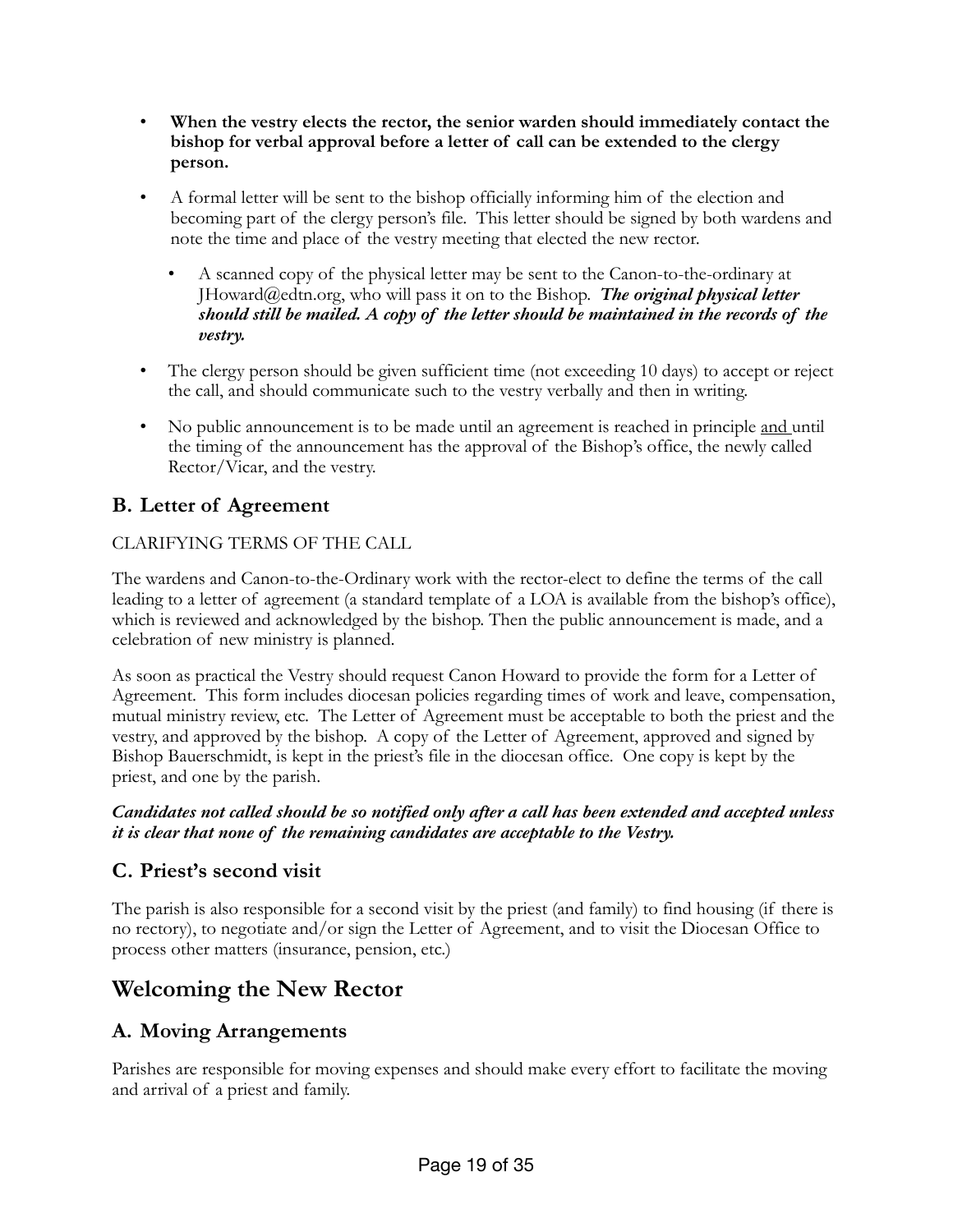# **B. Family Inclusion**

A special Transition Committee should be assigned to work with the new priest and the spouse in getting established. (Some members of the Search Committee might serve on the Transition Committee.) Small groups might call on the spouse to invite him/her to various parish functions, and to help him/her get acquainted in the community.

The same would be true for children. Children of the same ages should establish contact and begin to make them feel comfortable in their Church School environment, as well as in their regular school environment.

# **C. Celebration of a New Ministry**

As soon as feasible, the priest and the Transition Committee should make arrangements with the Bishop for the "Celebration of a New Ministry" (BCP, pp. 559-564). This liturgy should be scheduled on a Saturday or week night so other clergy in the diocese may be present and show their support.

# **Ending the Search Process**

The search committee will spend many hours on behalf of the congregation, and it is important, when its job is complete, to acknowledge its job formally. The committee might be recognized during worship, and should be publicly thanked by the congregation. It is helpful for committee members to get together in some sort of exit activity in which they reflect on the work they have done and their own participation in it.They should also bring together and destroy the personal information they have about all candidates and the search process. In addition, the committee should have a celebratory event, possibly a dinner with the new rector, and give thanks for the opportunity for service to the congregation, the ties they have made with one another, and the work that God has helped them through[.1](#page-19-0)

# <span id="page-19-1"></span>**D.** *Ministry, Leadership, and Mission*

The new Rector/Vicar will be expected to participate in a yearlong diocesan program called *Ministry, Leadership, and Mission* which is designed to better equip the clergy person in making this transition, and to encourage collaborative ministry. *Ministry, Leadership and Mission* meets monthly (except for July and August) for the purpose of strengthening relationships through prayer, open conversation, and critical reflection**.** Parishes are expected to encourage and support their clergy's participation*.*

# **E. Mutual Ministry Review**

As set forth in the Letter of Agreement, the Rector (or Vicar) and the Vestry are expected to come together annually and execute a review of Mutual Ministry. This review usually takes place sometime between the 6<sup>th</sup> and 12<sup>th</sup> months of this new ministry, and forms the basis for subsequent Annual Mutual Ministry Reviews. This first review might begin with the Parish Profile/Brochure developed during the search process. Canon Howard will provide a resource published by the Church Transition Office, "Living Into our Ministries" which is a helpful guide to mutual ministry

<span id="page-19-0"></span><sup>&</sup>lt;sup>[1](#page-19-1)</sup> Beginning Ministry Together: The Alban Handbook for Clergy Transitions, by Roy Oswald, James Heath, and Ann Heath (Washington D.C.:The Alban Institute, 2003).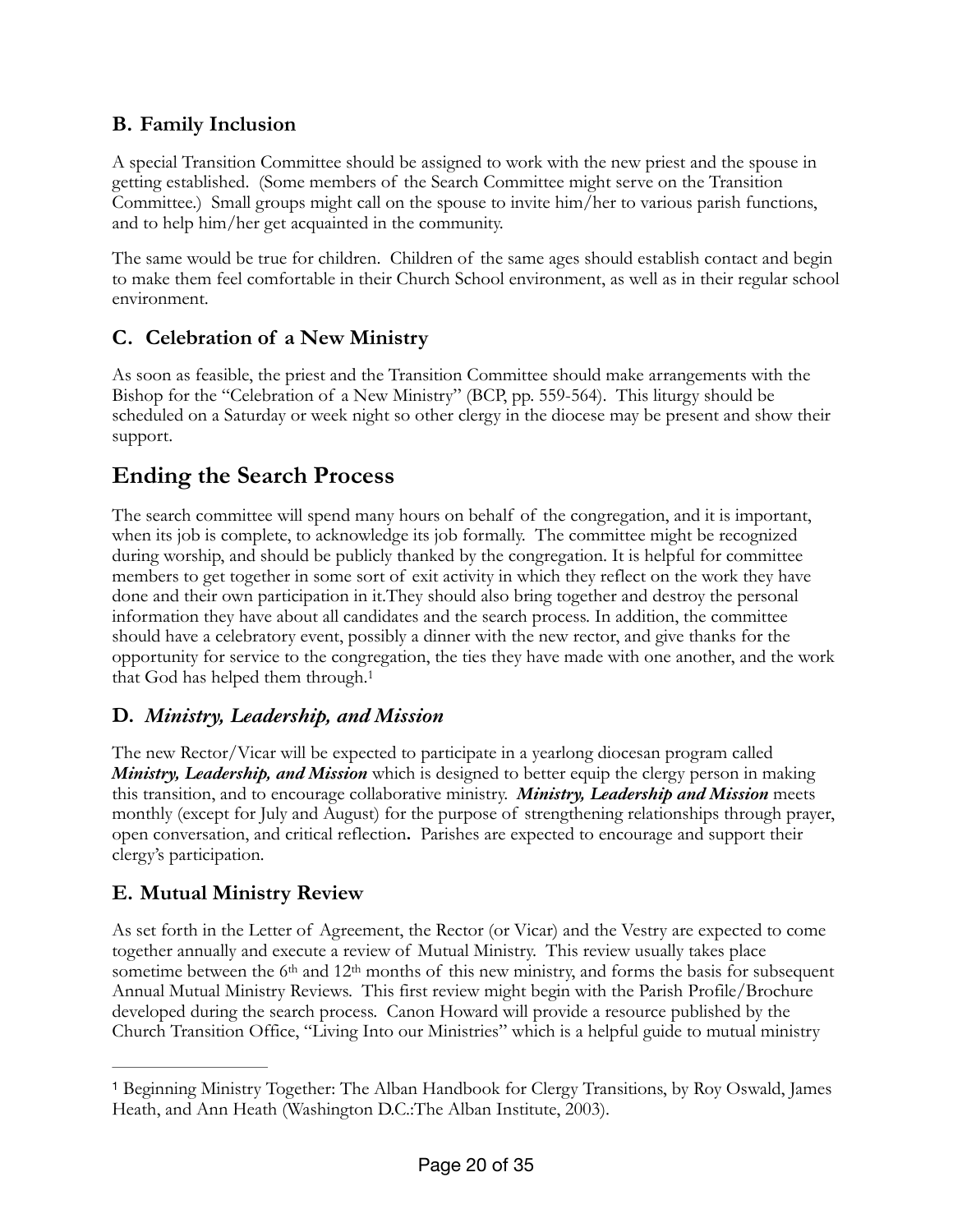review. He is also available to be a facilitator at the mutual ministry review process. It is suggested that the first Mutual Ministry Review be facilitated, and that subsequently they be facilitated every third year.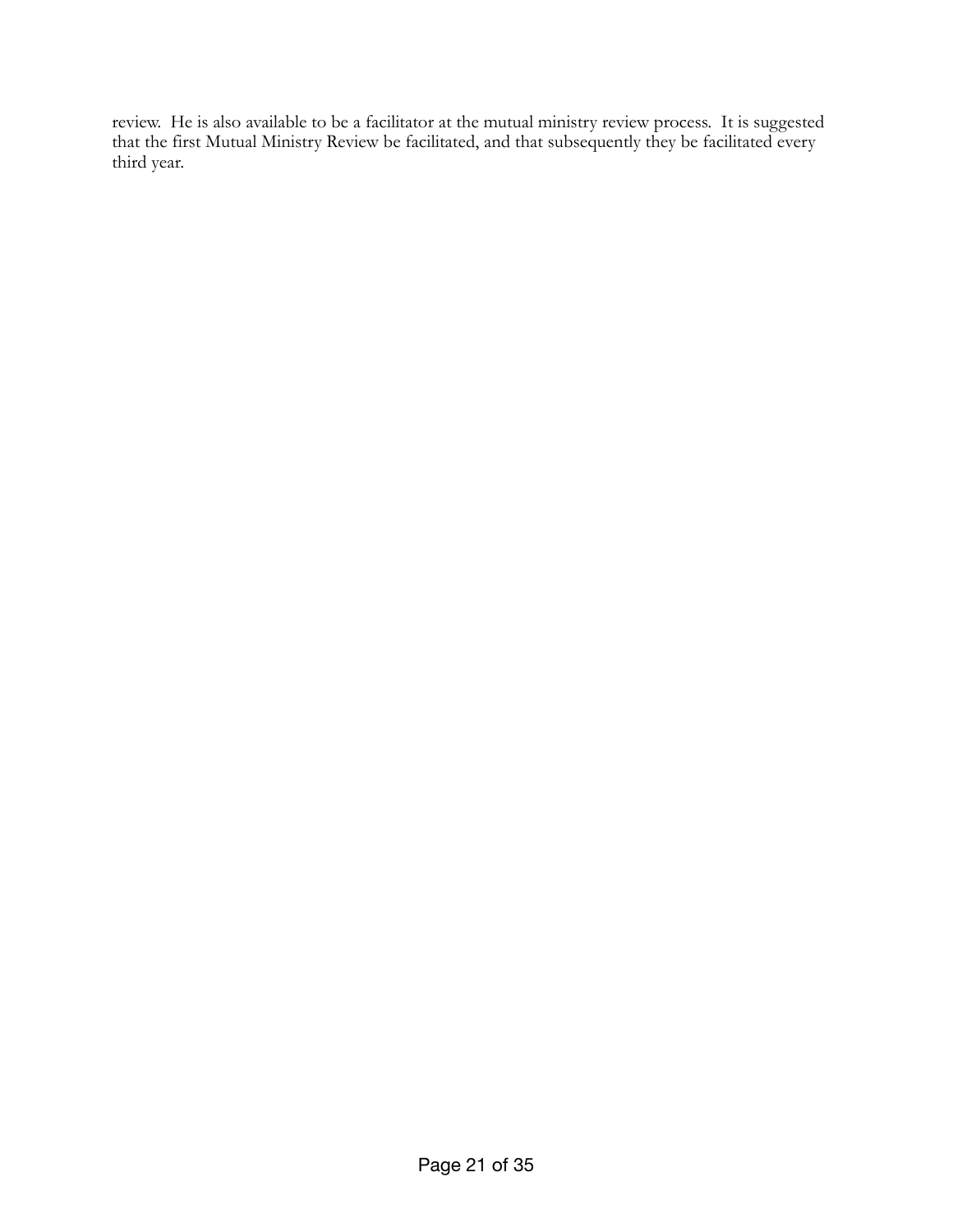# <span id="page-21-0"></span>**Appendix A: Some Information Regarding Special Gifts (From Church and Clergy Tax Guide)**

Many congregations would like to present a purse to the departing Rector as a way of saying "Thank You." This is always appropriate since it allows all members of the congregation to express their gratitude without regard to their ability to give something significant and it discourages the giving of many smaller (and sometimes impractical) gifts. There are some tax consequences, however, that should be clearly in mind.

- Special gifts made to clergy by the church out of the general fund should be reported as taxable income on the clergy person's W-2.
- Personal gifts made by individual members of the parish to the clergy are not reported as taxable income (though they are not deductible by the donor).
- Special gifts given through the church but not recorded as tax-deductible donations may qualify as non taxable income provided that donors are advised in advance that gifts will not be considered tax-deductible donations.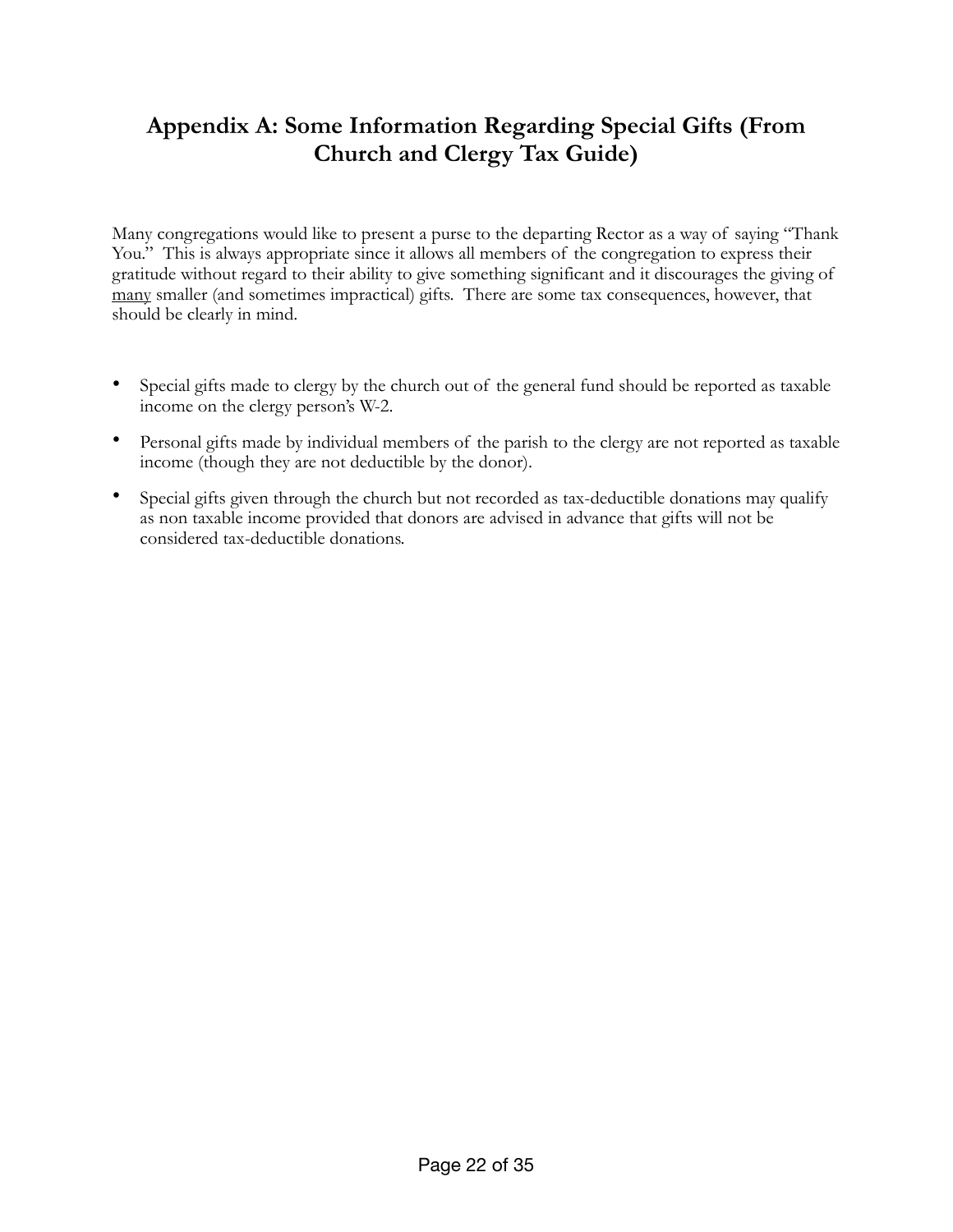# <span id="page-22-0"></span>**Appendix B: Transition Team & Search Committee Guidelines**

#### THE TRANSITION TEAM

The purpose of the transition team is to focus on the initial tasks that must be completed before a search can begin. It is **task oriented**, while the Search Committee involves more intentional discernment. So, then thinking of who would be good for this team, consider folks who can "get things done" but do so in a way that demonstrates concern for others' thoughts and opinions.

The Transition Team should consist of between 5-7 members, and include no more than one vestry member. One of its tasks is to take responsibilities off of the vestry so that the vestry can focus on keeping the congregation running smoothly, and addressing any anxiety or conflict within the congregation.

The Vestry should Cleary outline the tasks they expect the Transition Team to accomplish before a search begins, and before a Search Committee is appointed. In listing and outlining the tasks, the vestry is giving the Transition Team a mandate to accomplish them. Such tasks might be:

- 1. If formed before the departing priest has left, the Transition team may take the lead on planning appropriate leave-taking activities. Throughout the Transition process, the Transition team will see to it that regular community building and social activities continue in the Congregation.
- 2. Determining which survey tool for a parish survey is best.
- 3. Interview and recommend web designers for a website update if needed.
- 4. Gather information about facility needs that should be addressed during the transition period before calling a new priest, and communicating those to the Vestry.
- 5. Get cost estimates for all tasks for the transition and search period as outlined by the vestry, for example: surveys, website updates, printing of a parish profile (if desired) etc.
- 6. Oversee the gathering of information that may be useful in the writing of a parish profile, such as:
	- 6.1. History of the Parish (including previous clergy lists)—see sample profiles for potential uses.
	- 6.2. Copy related to ministries of the parish.
	- 6.3. Description of parish demographics and finances.
	- 6.4. Description of local community, schools, chamber of commerce type information.
	- 6.5. Determine what aspects of this information should be included in a website refresh.

Once the above information has been compiled and various tasks completed (or scheduled for completion) the Search Committee should be formed and tasked with overseeing the parish large group meetings, small group conversations/Holy Conversations that will flesh out the profile.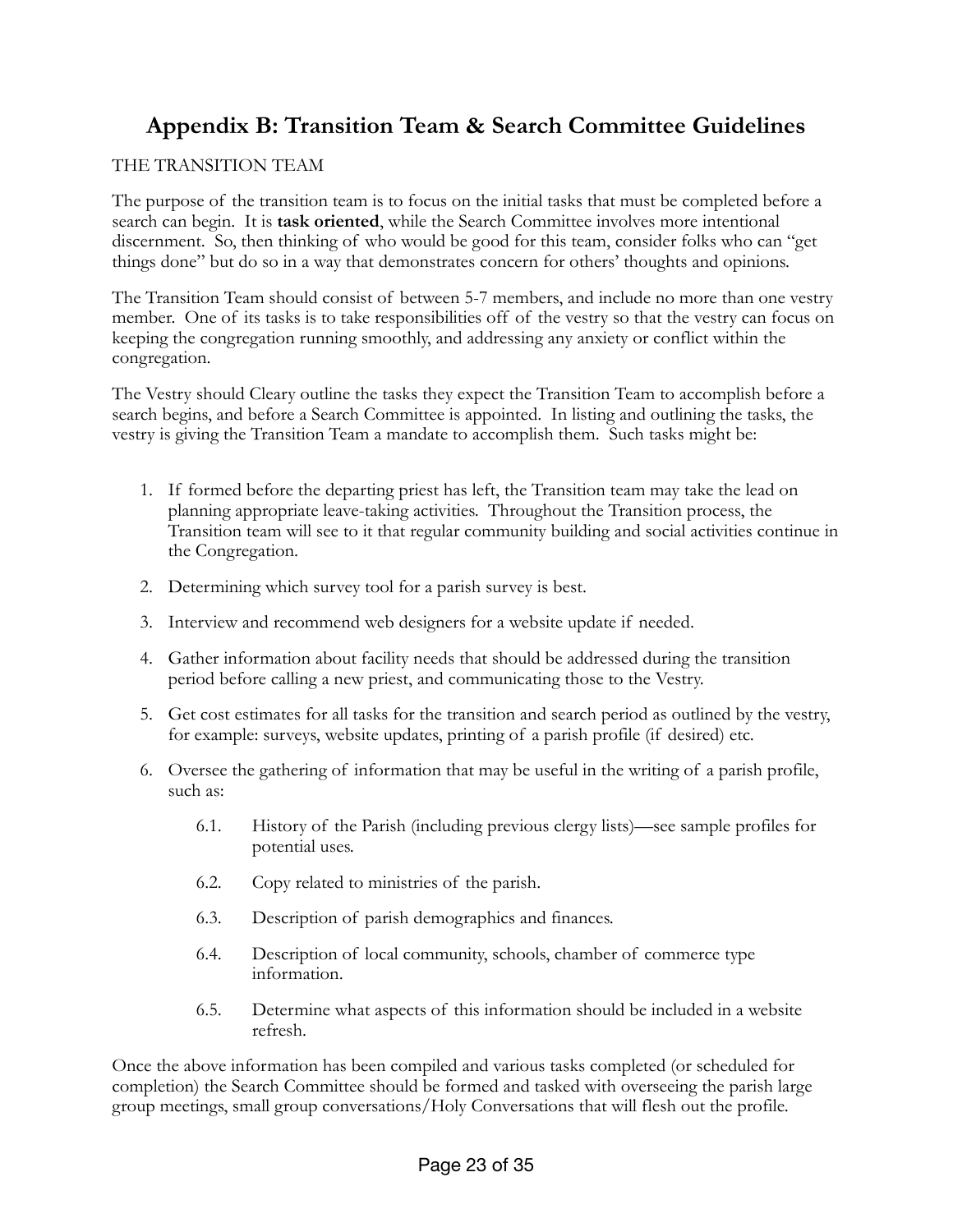#### THE SEARCH COMMITTEE

The search committee is a creation of the vestry and works for and on behalf of the vestry. The committee may be formed and schedule/layout their work before the transition team has completed all of its tasks, but their work will really begin once the transition team has handed off the data from the parish survey's and small group conversations.

The senior warden, on behalf of the vestry and with the concurrence of the entire vestry, appoints members to the search committee**. It is important to keep in mind that in accordance with the canons of our church only the Vestry can issue a call and then only with the approval of the Bishop. It is clear, therefore, that the Search Committee serves in an advisory capacity, albeit a crucial one.**

#### COMPOSITION OF THE SEARCH COMMITTEE

The search committee should be as broadly representative of the parish as possible in a manner carefully selected by the vestry. Factors to consider in a good balance of representation are: age, sex, race, activities, and length of time in congregation. It should be made clear to the congregation that, though volunteers for the committee are given careful consideration, because balance is so crucial they may or may not be appointed to the committee. It is not appropriate for staff or other clergy to serve on the search committee. It is not appropriate for more than one member of the same household or family to serve. Wardens do not usually serve on the search committee, since they are to supervise its work and carry out other parish responsibilities. The chair of the search committee may be designated by the vestry or may be elected by the committee itself in an early meeting. As a rule of thumb, the size of a search committee is roughly equal to the size of the vestry (nine to thirteen members). **At least one vestry member (often two, and preferably those whose terms will continue into the next rectorship) should be appointed to serve on the search committee to serve as a liaison and information link.**

#### DESIRED CHARACTERISTICS OF MEMBERS

In the Body of Christ no one member possesses all gifts, but rather we need one another. Likewise no one Search Committee member will have all the desired characteristics but together in Christ we are whole. Here are some desirable characteristics:

- Good organizational skills (essential for the chair!)
- Able to get promised work done on time
- Team player
- Person of prayer
- Member in good standing (attending church, giver of record, etc.)
- Willing to work for the good of the church
- Able to keep confidences (even from a spouse!)
- No hidden agendas

#### SUGGESTED APPOINTMENT METHOD

Publicize the search committee membership criteria in the weekly bulletin and parish newsletter, inviting parishioners to suggest names to the wardens. The vestry reviews all suggested names and the complete parish membership list in view of the published criteria. **The vestry comes to a**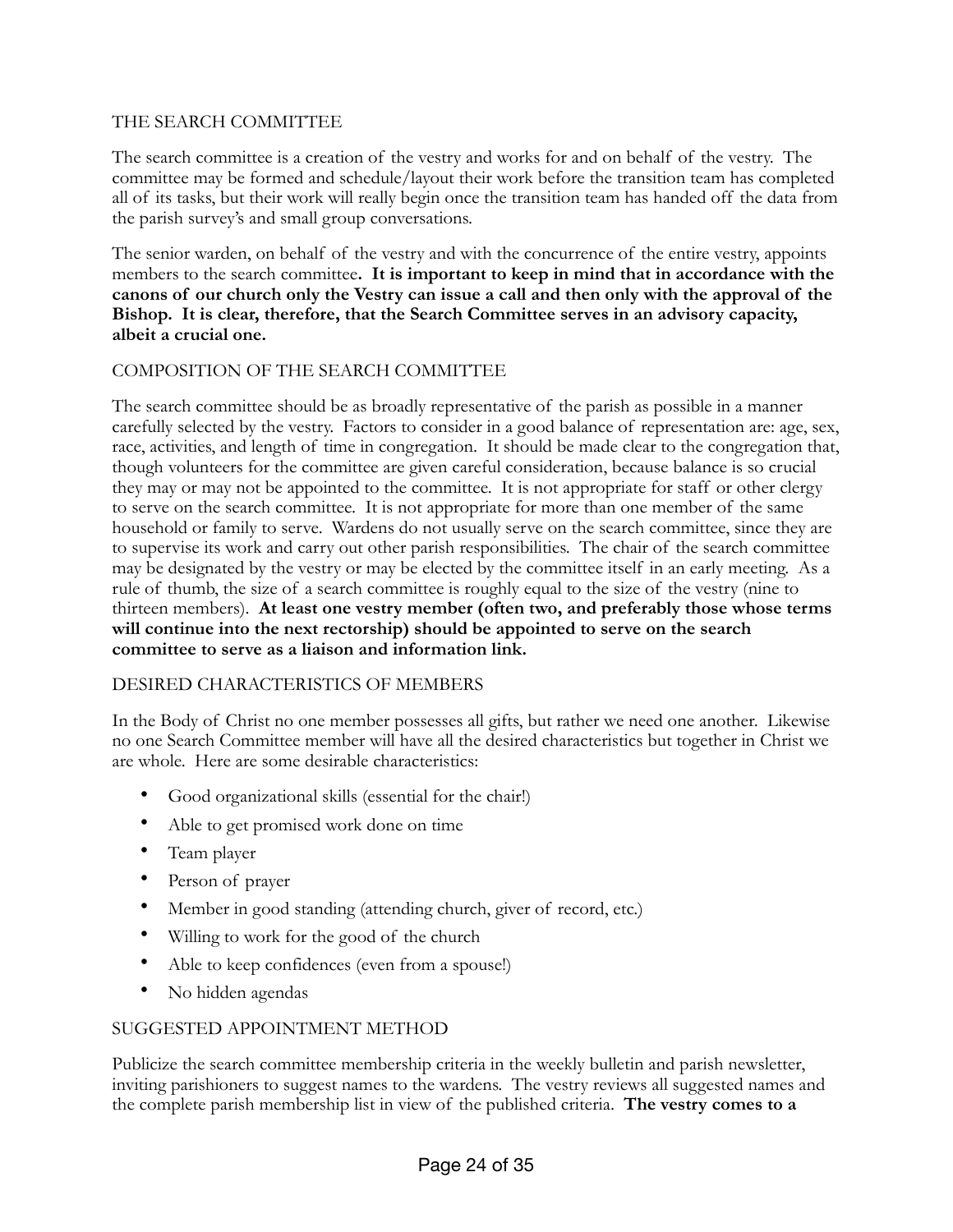**consensus on the membership of the search committee.** The senior warden announces the search committee membership (and the chair, if the vestry has designated the chair) in the bulletin and parish newsletter.

#### CLARITY ABOUT EXPECTATIONS

Before the work of the committee begins, there should be clarity about the vestry's expectations for this work and the form of the final nominations. (For example: How many names does the Vestry expect to have for their final consideration? Are there special geographic or salary limitations to be placed on the search? Will the vestry or the search committee, or both, conduct the final interview during the candidate/s visit to the church?) A search process budget, if not already formulated, should be developed and approved by the vestry to include such expenses as parish survey/ questionnaire design, printing, videos, DVDs, brochures, travel expenses of Search Committee members and prospective Rectors and spouses as well as relocation expenses, and the cost of background checks on the final candidate/s. Care should be exercised to ensure clear lines of fiduciary responsibility between vestry and search committee. A joint meeting with Canon Howard, the vestry and the search committee is scheduled early in the search process.

#### A *SAMPLE* VESTRY CHARGE TO THE SEARCH COMMITTEE

- *1. Use the guidance and training of the Diocesan Transition Officer throughout the calling process.*
- *2. Maintain open communication throughout the process with the vestry, congregation, diocesan transition officer and candidates.*
- *3. Keep track of search process expenses, and inform the vestry if it appears that the Search expenses will exceed the search budget approved by the vestry.*
- *4. Oversee the small group gatherings/holy conversation process that will provide much of the qualitative information to the parish for their profile.*
- *5. Develop a parish profile/brochure to describe our parish, our goals, the responsibilities of the next Rector, the particular experience and skills desired in the next Rector, and current budget and financial status.*
- *6. Develop an Office of Transition Ministry Community Portfolio for listing on the Office of Transition Ministry website ([www.otmportfolio.org](http://www.otmportfolio.org)). The vestry must approve this before Canon Howard will post it to the OTM web site.*
- *7. After vestry approval of the parish profile/brochure and Office of Transition Ministry Portfolio, engage in a discernment process with the proposed candidates for Rector.*
- *8. Recommend three final candidates to the vestry for election as rector.*
- *9. Involve the vestry in the on-site visits of the final candidates, with the vestry conducting the formal interview of the finalists.*
- *10. Help plan the Celebration of a New Ministry, and assist the vestry and the rector during the first six months to introduce the rector to the parish and community.*

When a search committee has been appointed, it is important for it to meet with the vestry to review the vestry's charge, the number of the final nominations desired by the vestry, the form of the final interviews, and the search process budget.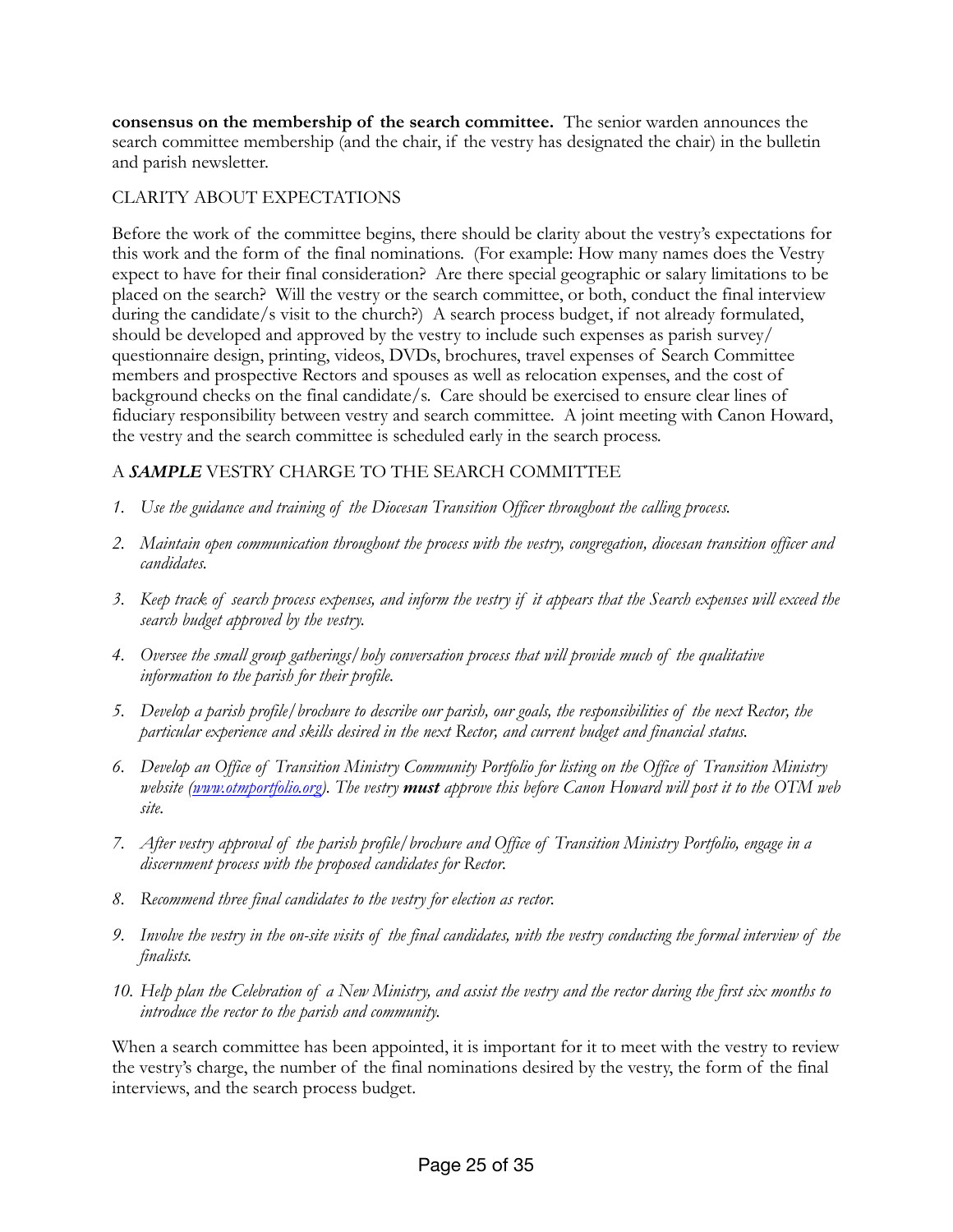#### **Budget for a Search Process**

Budgets always have a certain amount of guesswork, but search process costs are predictable within limits, given certain assumptions. Below are items that may need to be included in a transition & search process budget.

- Parish Survey cost
- Parish Profile/Brochure cost
- Mailing, printing, copying costs
- Electronic interviewing cost
- Visiting candidates in their setting:
	- *Per candidate visit:*
		- Travel, hotel, meals for 2-3 search committee members
		- A lunch/dinner with candidate and spouse
- Background checks on final candidates—that is, any who will be brought for in-person interviews (ca. \$250 per clergy person)
- On site-interviews of candidates:
	- *Per candidate visit:*
		- Travel, hotel, meals for candidates and spouses
- New Rector visit to clarify terms of call and arrange for housing
	- Travel, hotel, meals
	- Moving expenses for new rector

# **Partial Sample Timeline**

*This timeline picks up after the profile has been completed, and names have been received for the agreed upon periods of time, and there are a reasonable number of candidates.*

Tentative Timetable

| January 10   | Search Committee Meeting—Check in Questions                                                                                           |
|--------------|---------------------------------------------------------------------------------------------------------------------------------------|
| January 31   | Search Committee Meeting—Devising                                                                                                     |
| February 5   | Presentation of Names from Bishop Bauerschmidt and Canon Howard                                                                       |
| February 9   | Vestry Retreat (may bring in a special presenter to discuss transition and<br>welcoming interviewees, as well as the eventual rector. |
| $2/6 - 2/12$ | First Discernment, search committee members study OTM portfolios and<br>resumes.                                                      |
| February 12  | Search Committee Meeting-First Discernment using nominal voting<br>technique.                                                         |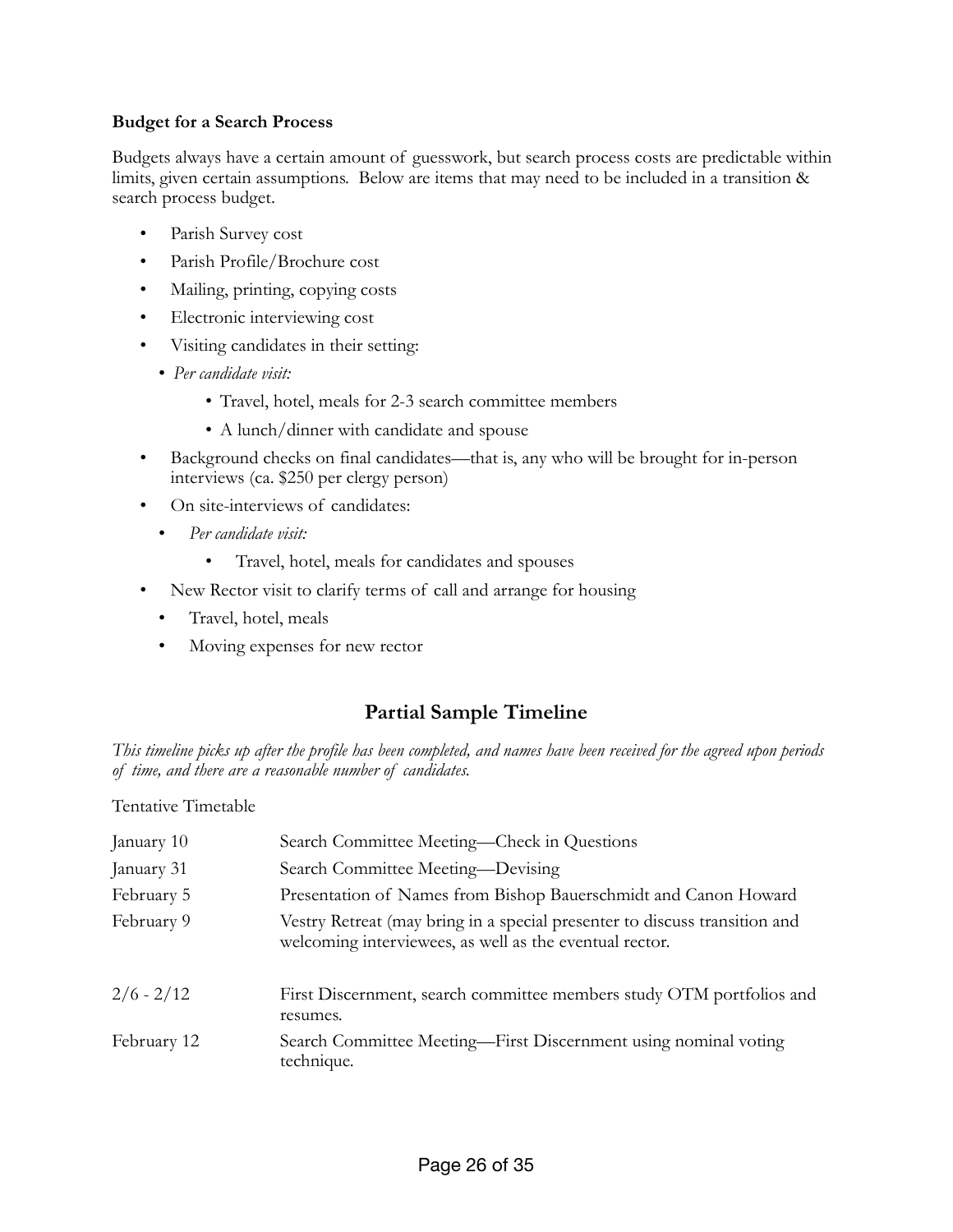| February 13    | Letters to "no's" if any                                                                                                                                                                                                     |
|----------------|------------------------------------------------------------------------------------------------------------------------------------------------------------------------------------------------------------------------------|
|                | Letters requesting further information and references sent at the same time.                                                                                                                                                 |
| February 21    | Search committee meeting                                                                                                                                                                                                     |
| February 28    | Search committee meeting                                                                                                                                                                                                     |
| March 7        | Search committee meeting                                                                                                                                                                                                     |
| March 15       | Deadline for candidates to respond and provide further information, etc.                                                                                                                                                     |
| March 21       | Search committee meeting—begin second discernment.<br>Two committee members assigned to separately review each candidate, divide<br>and call references, consult and prepare to present their candidate to the<br>committee. |
| April 2        | Search committee meeting—second discernment.<br>Committee members present candidates. Committee discerns further<br>interest via telephone interviews and site visits.                                                       |
| April 5        | Letters to "no's" if any. Begin scheduling electronic interviews (Zoom,<br>Skype etc).                                                                                                                                       |
| April 8-12     | Electronic interviews                                                                                                                                                                                                        |
| April 22-26    | Electronic interviews                                                                                                                                                                                                        |
| April 29-May 3 | Electronic interviews                                                                                                                                                                                                        |
| May 5          | Site visits—prepare written review for committee                                                                                                                                                                             |
| May 12         | Site visits—prepare written review for committee                                                                                                                                                                             |
| May 19         | Site visits—prepare written review for committee                                                                                                                                                                             |
| May 20-May 31  | Search committee meetings—final discernment of short list for vestry.<br>Prepare written reviews of each candidate for vestry. Present names to<br>Canon Howard for final background checks to be completed.                 |
| Early June     | Assist vestry in welcoming candidates to [city/town]                                                                                                                                                                         |
| Early July     | vestry issues the call                                                                                                                                                                                                       |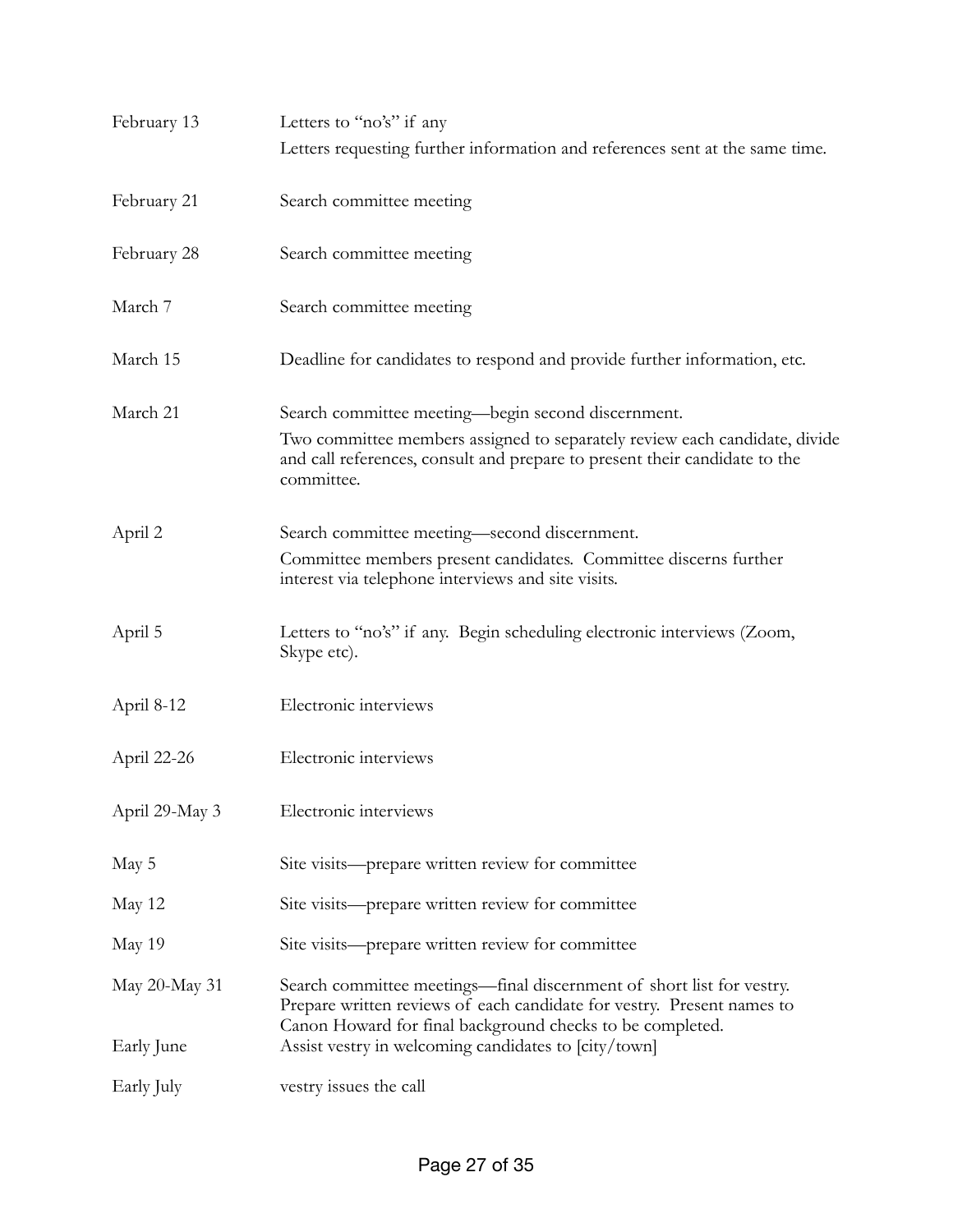#### **VIDEO INTERVIEW GUIDES FOR SEARCH COMMITTEES/VESTRIES**

It is becoming more common among both secular corporations and non-profits, and among religious organizations to conduct video interviews prior to conducting in-person interviews. This allows for a better use of resources and offers advantages over telephone interviews. A video interview gives both the interviewers and the interviewee the opportunity to see non-verbal cues as well as to hear verbal responses.

Below are some simply guidelines to help Search Committees and Vestries conduct video interviews:

- Interviews should be conducted by a subcommittee of the search committee or vestry consisting of three persons plus a scribe.
- Two out of the three will ask questions, the third will take notes of the interview and the responses, as well as subsequent debriefing after the video interview as ended.
- Initial questions should be formulated ahead of time, and the sorts of questions that should be excluded should be discussed.
- The video interview should be recorded if at all possible, and notice of the this fact should be among the preliminary information given to candidates, with an opportunity to say no. For example "Thank you for making the time to meet with us today/tonight. With your permission, we'd like to record our interview so that the whole search committee/vestry can see your responses. Are you comfortable with that?"
- In some cases the Bishop may like to watch the video as well—If this is the case it will be made clear to the candidate ahead of time by the Canon to the Ordinary.
- You should then let the candidate know when recording has commenced, and when it has ended.
- Make sure to have the candidate's application materials at hand for reference in follow up questions.
- Make sure you have your congregation's profile and other materials in front of you in case the candidate makes a specific reference to it. Review it ahead of time so that it will be fresh in your mind.
- Questions and potential follow-up questions should be assigned ahead of time.
- Factor in time at the end to see if the candidate has any questions they would like to ask of the interviewers regarding the congregation.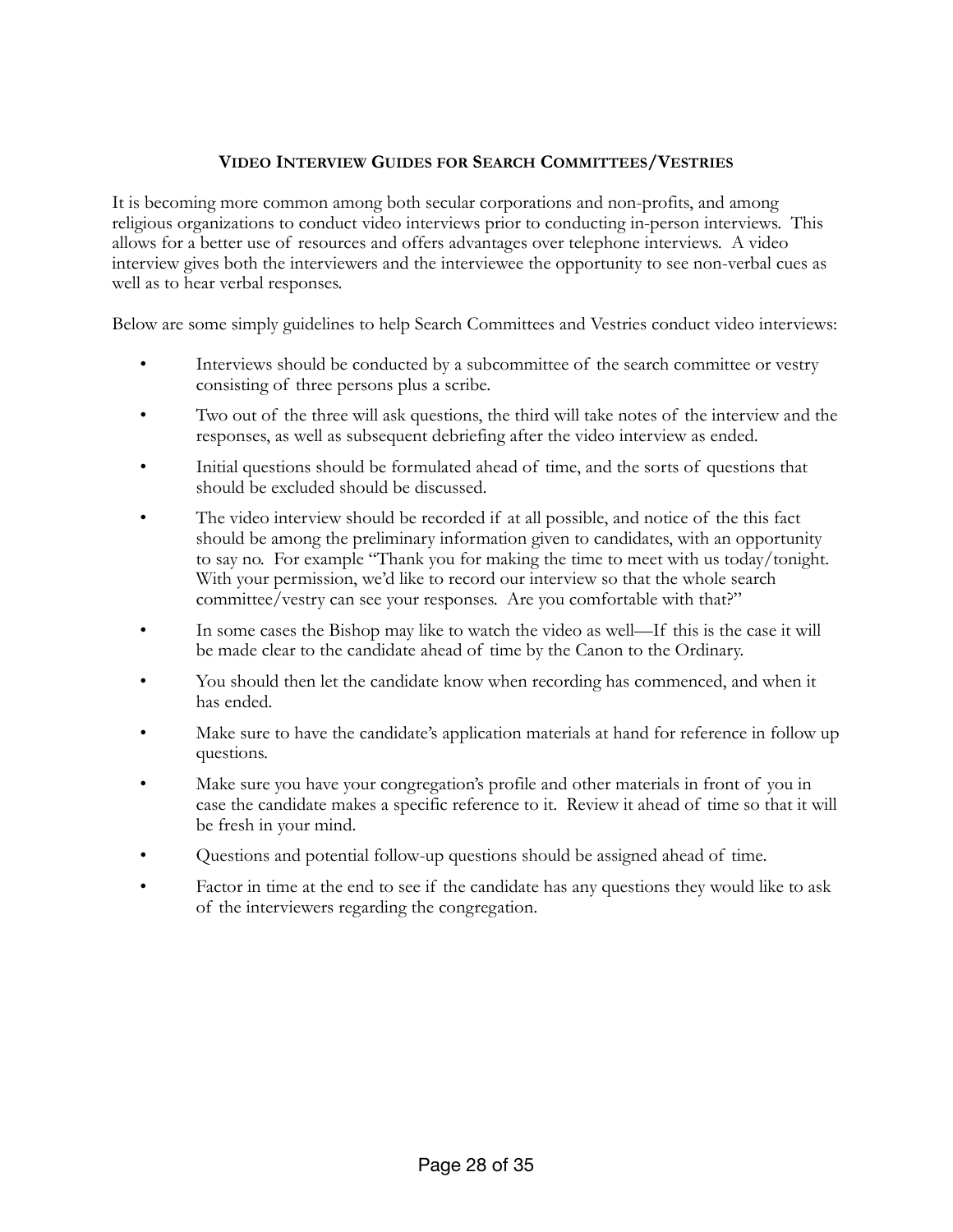# <span id="page-28-0"></span>*Appendix C:* **Nomination Form for Potential Candidate for Rector**

| Church                                                                                                                                                                                                                         |
|--------------------------------------------------------------------------------------------------------------------------------------------------------------------------------------------------------------------------------|
| I understand that I must keep this nomination confidential to protect the privacy of the<br>potential candidate.                                                                                                               |
| Signed: Signed:                                                                                                                                                                                                                |
| <b>Potential Candidate Information</b>                                                                                                                                                                                         |
|                                                                                                                                                                                                                                |
|                                                                                                                                                                                                                                |
| Current personal mailing address:                                                                                                                                                                                              |
| ,我们也不能在这里的时候,我们也不能在这里的时候,我们也不能会在这里的时候,我们也不能会在这里的时候,我们也不能会在这里的时候,我们也不能会在这里的时候,我们也不                                                                                                                                              |
|                                                                                                                                                                                                                                |
|                                                                                                                                                                                                                                |
| E-mail: explorer and the second state of the second state of the second state of the second state of the second state of the second state of the second state of the second state of the second state of the second state of t |
| (Attach an additional sheet if necessary to answer the following questions.)                                                                                                                                                   |
| How long have you known this person?                                                                                                                                                                                           |
| In what capacity have you known this person?                                                                                                                                                                                   |
| Why do you believe this person should be considered as a potential candidate?                                                                                                                                                  |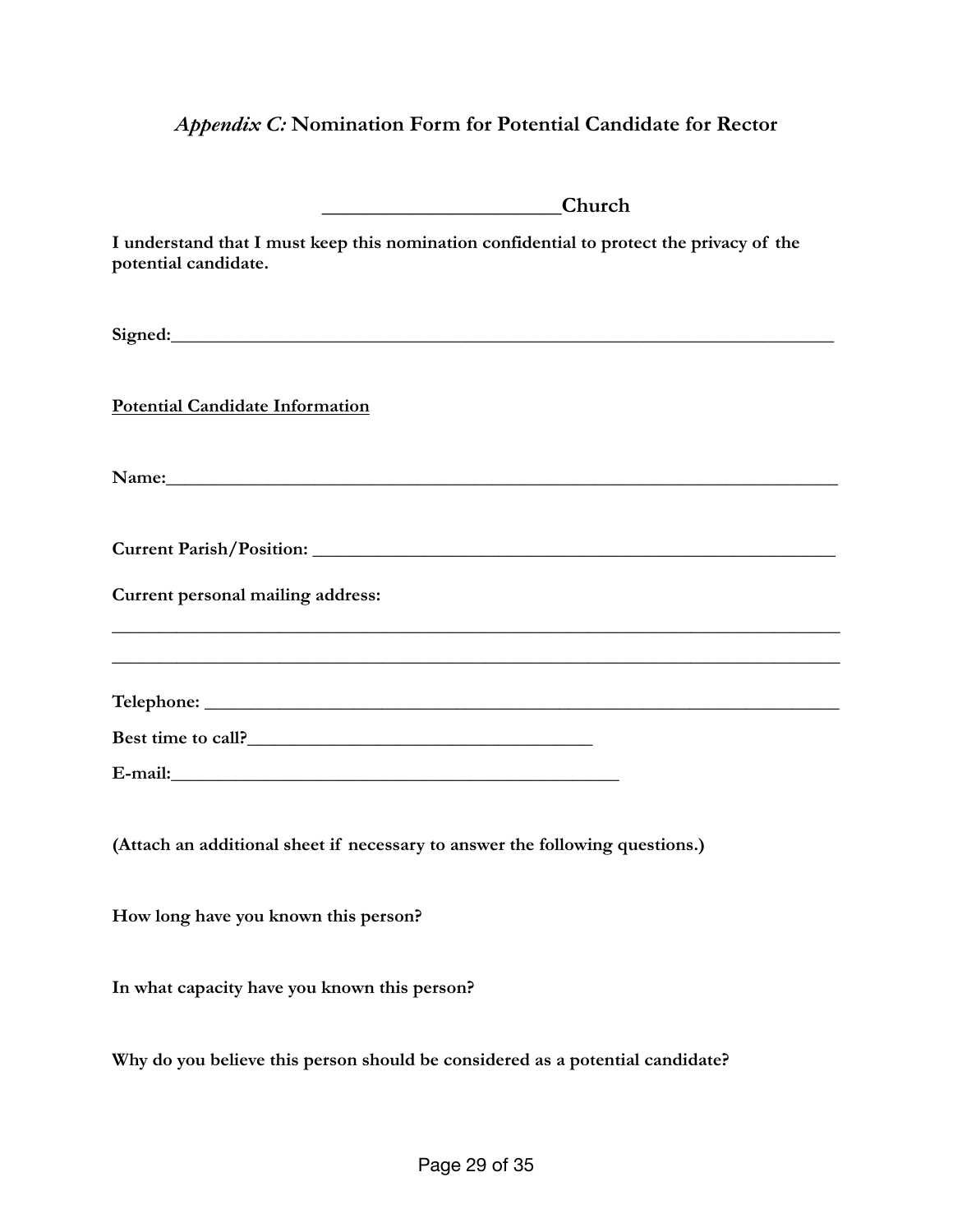**Have you contacted or talked with the person you are recommending?\_\_\_\_**

Please return this form to\_\_\_[Search Committee Chair's Name]\_\_\_\_\_\_\_\_.

**Thank you for submitting this recommendation.**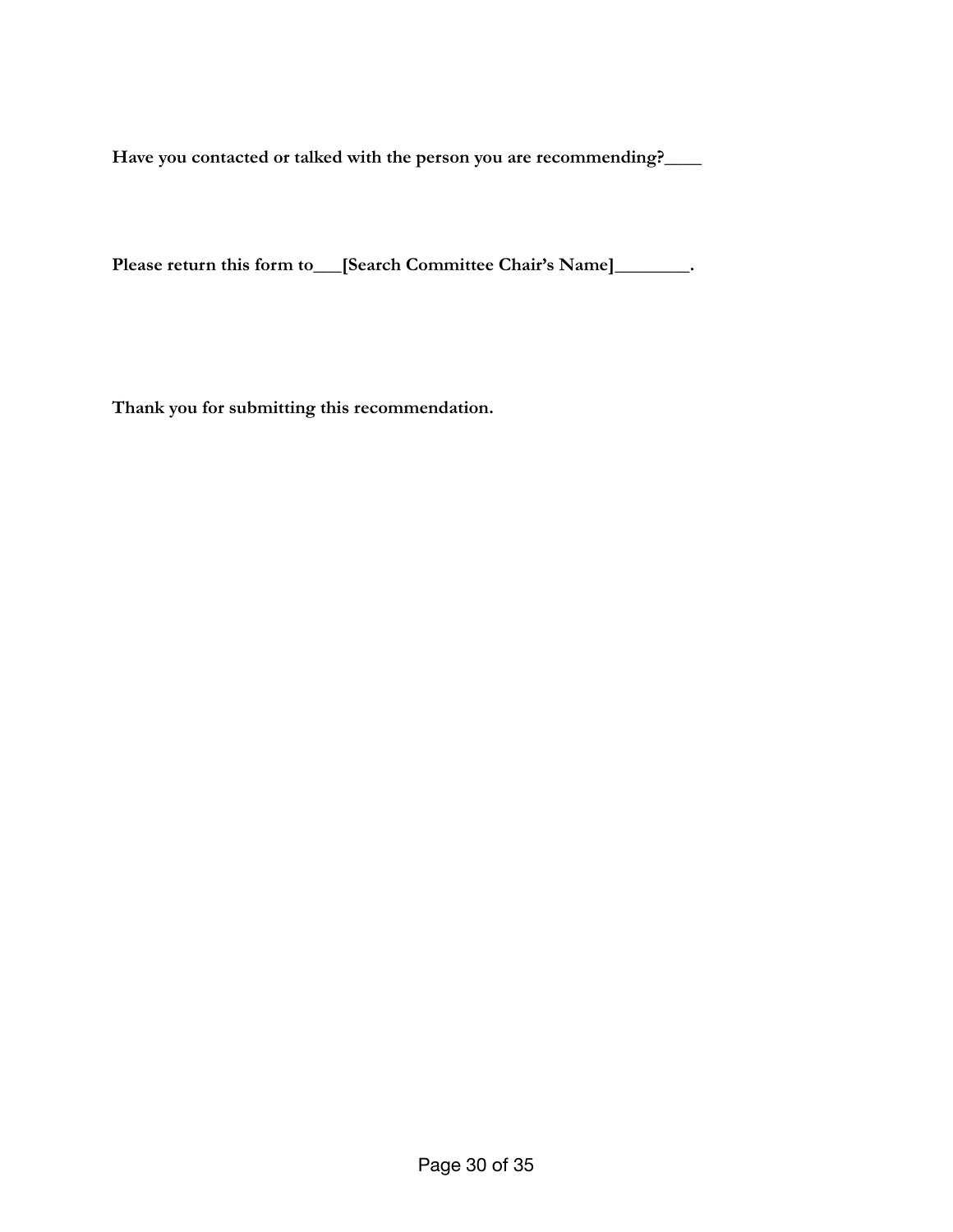# <span id="page-30-0"></span>*Appendix D:* **SAMPLE LETTERS**

**DATE** 

#### NAME AND ADDRESS

 $Dear$  \_\_\_\_\_\_\_\_\_\_\_\_\_\_\_\_\_\_\_,

The Search Committee at \_\_\_\_\_\_\_\_\_\_\_\_ Church in \_\_\_\_\_\_\_\_\_\_\_ has completed the [first/second/ third] phase of its discernment process for Rector. We have identified \_\_\_\_\_\_ clergy with whom we will continue in conversation.

Although you are not one of the \_\_\_\_\_\_\_, you added to the richness and difficulty of our discernment task. We thank God for the gifts you bring to the church's ordained ministry, and we are grateful to you for making those gifts known to us, and for the time that you have spent in discernment with us.

The whole Search Committee joins me in thanks, best wishes, and prayers for God's continuing strength and presence in your life and ministry.

Faithfully yours,

\_\_\_\_\_\_\_\_\_\_\_\_\_\_\_\_\_, Chair

\_\_\_\_\_\_\_\_\_\_\_\_\_\_\_\_\_ Church Search Committee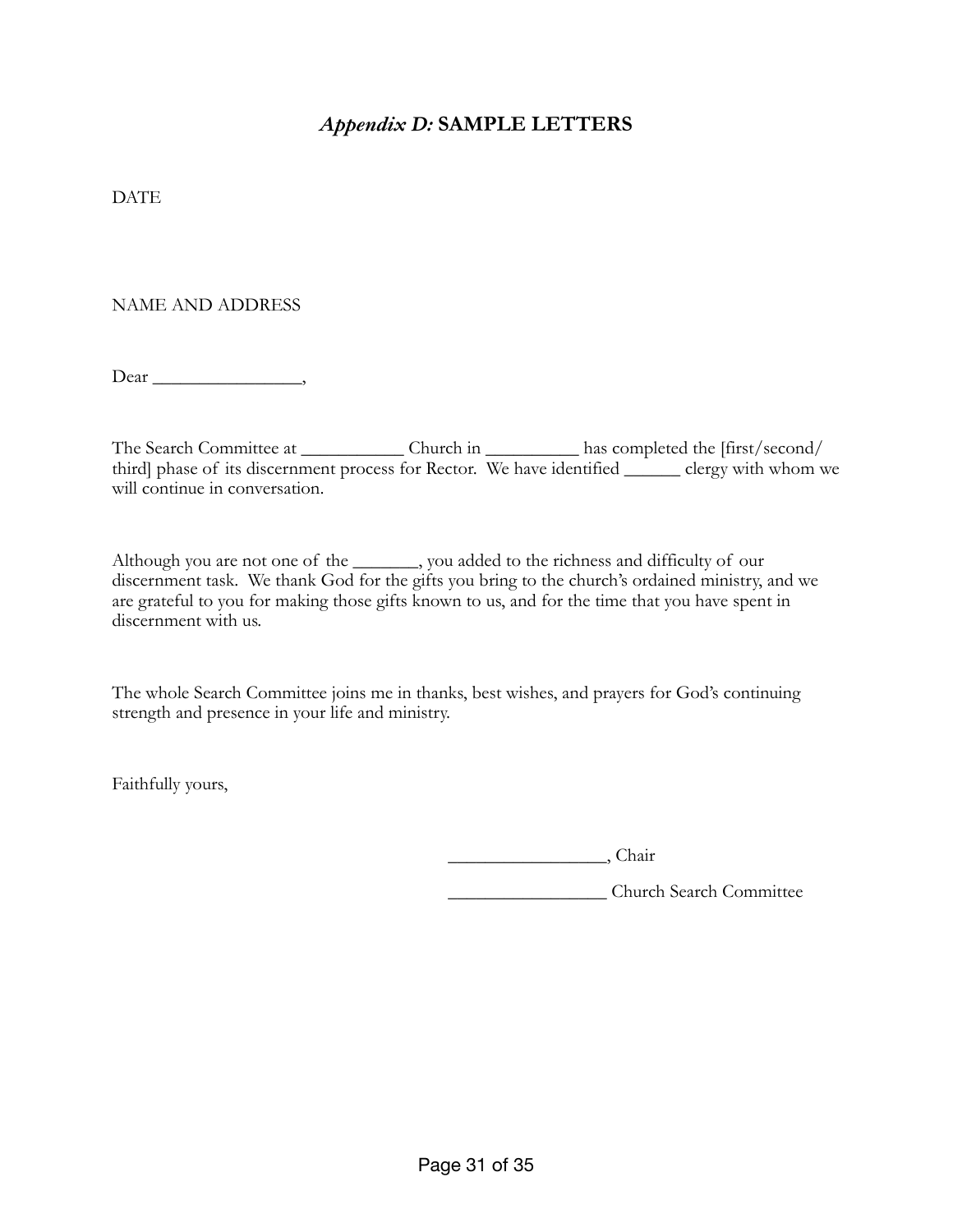#### **SAMPLE COVER LETTER TO POSSIBLE CANDIDATES #1**

#### **DATE**

#### NAME AND ADDRESS

Dear ,

We have received your name as a possible candidate for Rector of \_\_\_\_\_\_\_\_\_\_\_\_\_\_\_ Church, \_\_\_\_\_\_\_\_\_\_\_\_Tennessee. We have been given a copy of your OTM Portfolio and resume, and are eager to learn more about you.

We hope that you would like to know more about us also. We are enclosing/attaching our OTM Community Portfolio and Parish Profile. Included in this packet/e-mail are some materials that describe our community.

If you are interested in pursuing discernment with us for the position of \_\_\_\_\_\_\_, please send us a letter indicating why you are interested in our parish, a list of <u>equal clergy</u> references and <u>equal</u> lay references, and your responses to the enclosed questions, using the space provided, by  $\Box$ [date] $\Box$ 

Do not hesitate to call me, or the Reverend Canon Jody Howard, if you have any questions. You may reach me by phone in the [morning, afternoon, evening] at\_\_\_\_\_\_\_\_\_\_\_\_\_\_\_\_\_\_\_\_\_\_\_, or by e-mail at \_\_\_\_\_\_\_\_\_\_\_\_\_\_\_\_\_\_\_\_\_\_\_\_. You may reach Canon Howard during the day at: 615-251-3322, or by e-mail at jhoward@edtn.org.

Thank you for considering the position of Rector of \_\_\_\_\_\_\_\_\_\_\_\_\_\_\_\_, and we look forward to hearing from you.

With all best wishes to you in your ministry,

Faithfully,

\_\_\_\_\_\_\_\_\_\_\_\_\_\_, Chair

Search Committee

Enclosures: \_\_\_\_\_\_\_\_\_\_\_\_\_\_\_\_\_\_\_\_\_Church Materials

\_\_\_\_\_\_\_\_\_\_\_\_\_\_\_\_\_\_\_\_\_Chamber of Commerce Materials

Questions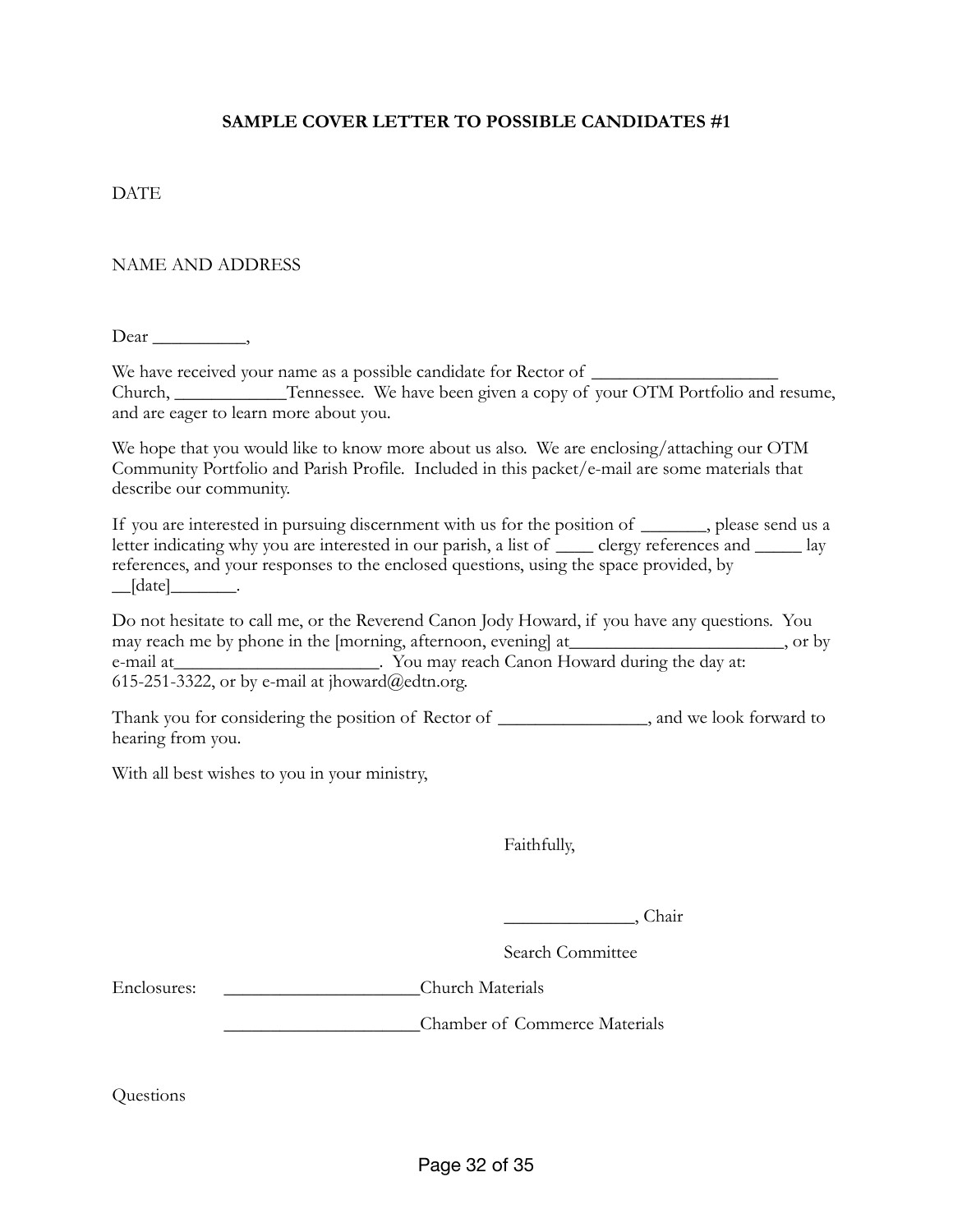#### **RESPONSES TO QUESTIONS**

By the Rev.

*NOTE: These questions need to be designed around the top three for four skills or characteristics desired in the new rector, or the top three or four responsibilities of the new rector. The page is designed to encourage brief, to-the-point responses. Experience indicates this style of questionand-response differentiates candidates from one another quickly and reliably.*

1. Tell us how you delegate program responsibilities and monitor results.

2. Describe an event or program you conceived and carried out that nurtured spiritual growth in a parish.

3. Give an example of your experience with identifying and recruiting participants, and acting with them in an outreach program.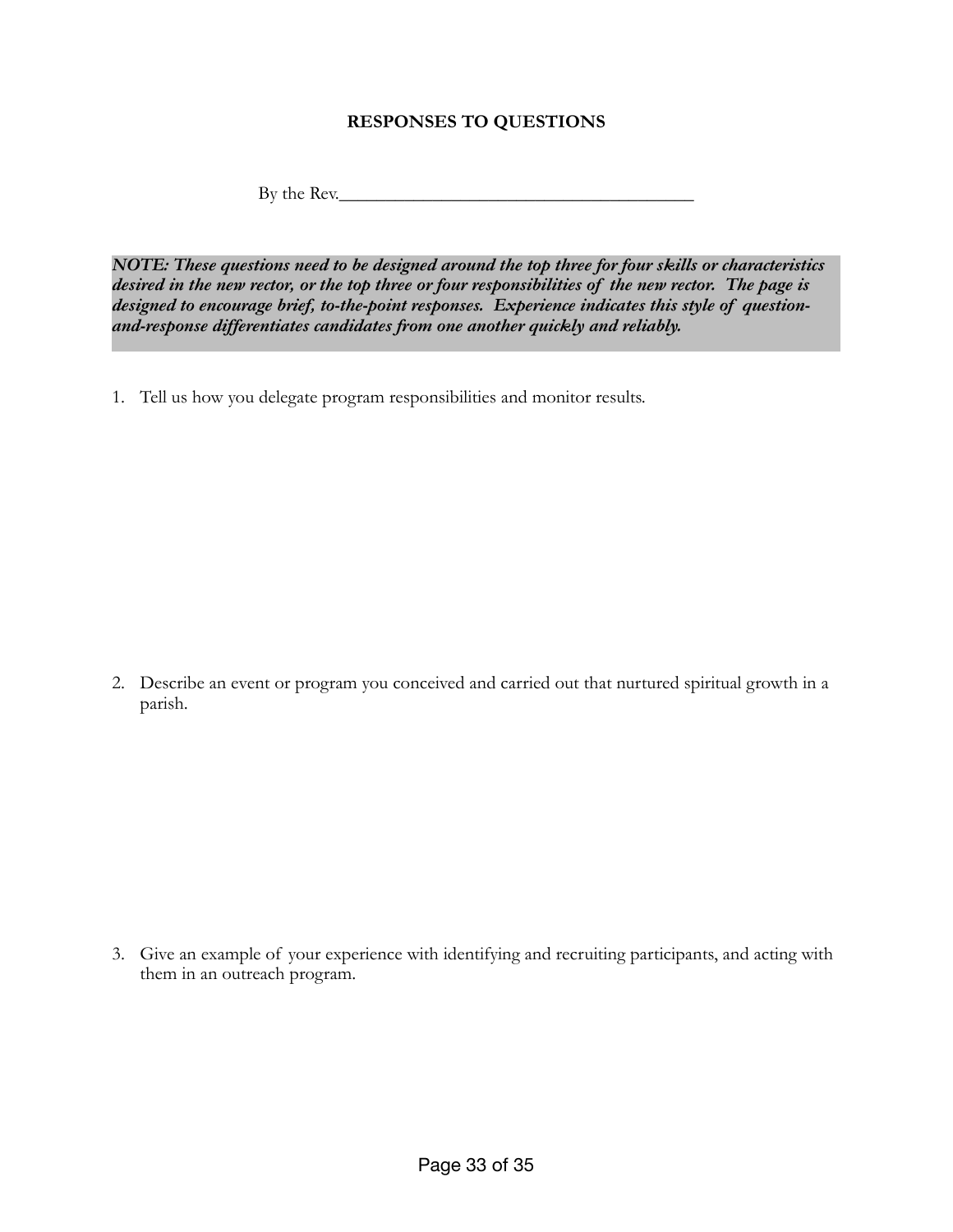#### **SAMPLE COVER LETTER TO POSSIBLE CANDIDATES #2**

#### **DATE**

NAME AND ADDRESS

Dear \_\_\_\_\_\_\_\_,

We have received your name as a possible candidate for Rector of \_\_\_\_\_\_\_\_\_\_\_\_\_\_\_ Church, \_\_\_\_\_\_\_\_\_\_\_\_Tennessee. We have been given a copy of your OTM Portfolio and resume, and are eager to learn more about you.

We hope that you would like to know more about us also. We are enclosing/attaching our OTM Community Portfolio and Parish Profile. Included in this packet are some materials that describe our community.

If you are interested in pursuing discernment with us for the position of \_\_\_\_\_\_ , please send us by \_\_\_[date]\_\_\_\_\_\_ a letter indicating why you are interested in our parish, a list of \_\_\_\_\_ clergy references and \_\_\_\_\_ lay references, and your responses to each of the following questions in 25 words or less:

- 1. What does your present position involve?
- 2. What do you like most about your present position?
- 3. What do you like least about your present position?

Do not hesitate to call me, or the Reverend Canon Jody Howard, if you have any questions. You may reach me by phone in the [morning, afternoon, evening] at\_\_\_\_\_\_\_\_\_\_\_\_\_\_\_\_\_\_\_\_\_\_\_, or by e-mail at \_\_\_\_\_\_\_\_\_\_\_\_\_\_\_\_\_\_\_\_\_\_\_. You may reach Canon Howard during the day at: 615-251-3322, or by e-mail at  $Howard@edtn.org$ .

Thank you for considering the position of Rector of \_\_\_\_\_\_\_\_\_\_\_\_\_\_\_\_\_\_\_\_\_\_\_\_\_\_, and we look forward to hearing from you.

With all best wishes to you in your ministry,

Faithfully,

\_\_\_\_\_\_\_\_\_\_\_\_\_\_, Chair

Search Committee

Enclosures: \_\_\_\_\_\_\_\_\_\_\_\_\_\_\_\_\_\_\_\_\_Church Materials

\_\_\_\_\_\_\_\_\_\_\_\_\_\_\_\_\_\_\_\_\_Chamber of Commerce Materials